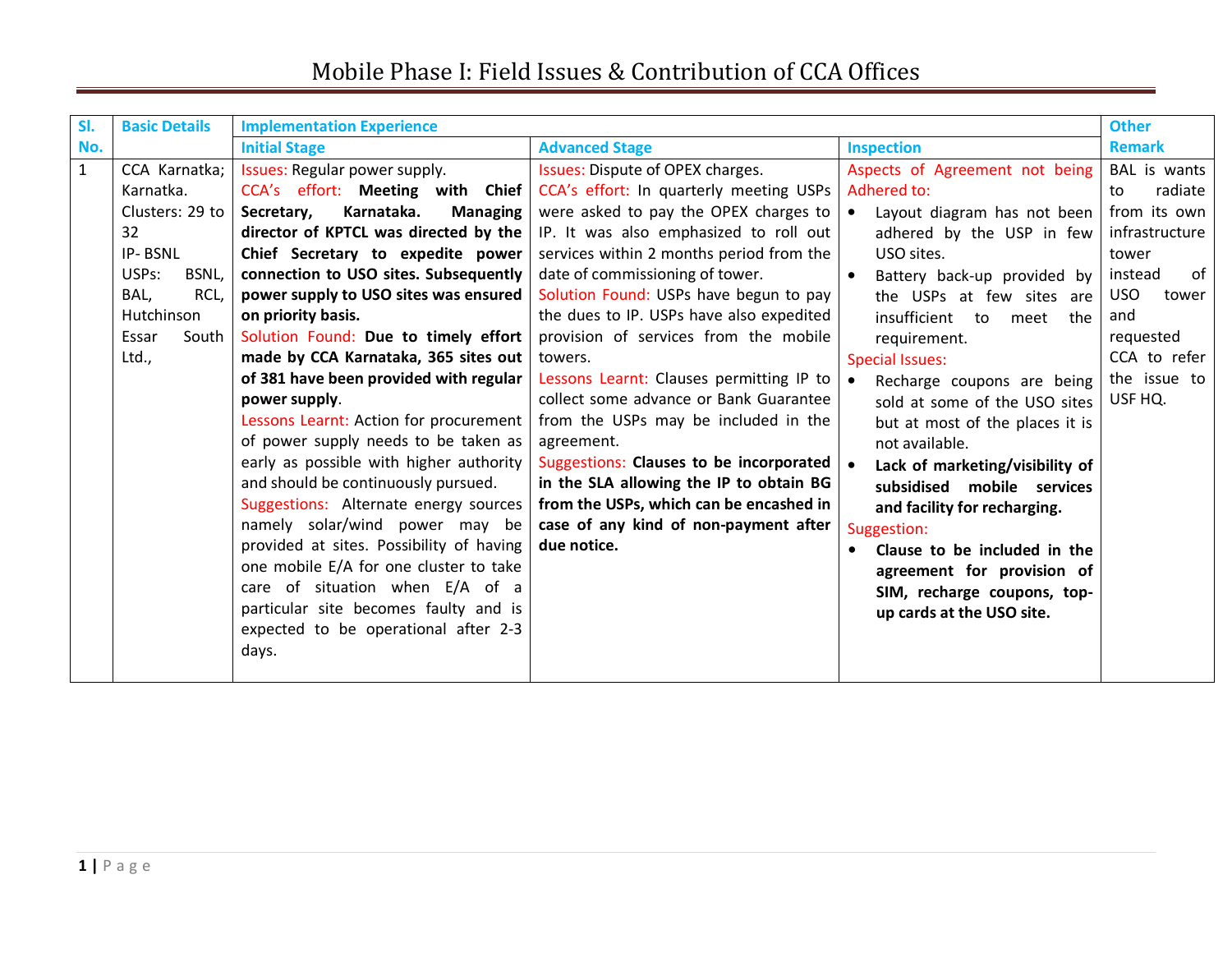| SI.            | <b>Basic</b>   | <b>Implementation Experience</b>                            |                                                            |                                  | <b>Other</b>  |
|----------------|----------------|-------------------------------------------------------------|------------------------------------------------------------|----------------------------------|---------------|
| No.            | <b>Details</b> | <b>Initial Stage</b>                                        | <b>Advanced Stage</b>                                      | <b>Inspection</b>                | <b>Remark</b> |
| $\overline{2}$ | CCA:           | Issues:                                                     | Issues:                                                    | Aspects of Agreement not being   |               |
|                | Orissa         | • Lack of power connection                                  | Dispute over RFI date between IP and USP<br>$\bullet$      | Adhered to:                      |               |
|                | Clusters:      | • Naxalite and insurgency in many districts                 | over cable tray, security guard, punch                     | • Non-observance of<br>fire      |               |
|                | 58,<br>57,     | <b>CCA's effort:</b>                                        | point, power, EA etc.                                      | safety norms                     |               |
|                | 59, 60         | $\triangleright$ Meetings<br>with<br>Secretary(IT),<br>Addl | • OPEX sharing by the USPs: IP insisted that               | • Non-deployment of security     |               |
|                | IP:BSNL,       | Secretary(Home), Addl Secretary (Energy)                    | OPEX should be paid in advance, but USPs                   | guards                           |               |
|                | <b>RCIL</b>    | and Senior officers of Power Company were                   | disagreed and suggested that OPEX claims                   | • Single charging point instead  |               |
|                | USP: RTL,      | convened.                                                   | should be raised quarterly                                 | of mandated three                |               |
|                | RCL, BAL,      | <b>Solution Found:</b>                                      | <b>CCA's effort:</b>                                       | <b>Special Issues:</b>           |               |
|                | <b>DWL</b>     | ❖ Due to the intervention of the State Govt.                | $\triangleright$ Review meetings held with the IP and USPs | location<br>• Inconvenient<br>of |               |
|                |                | authorities, the<br>Power<br>distribution                   | $\triangleright$ Joint inspections conducted               | charging facilities              |               |
|                |                | companies gave power connections to USO                     | <b>Solution Found:</b>                                     | • Lack of<br>awareness<br>0f     |               |
|                |                | sites on priority. In respect of BSNL's sites,              | ❖ RFI disputes have been resolved at most                  | charging facility<br>amongst     |               |
|                |                | Demand Note has been received in 310 out                    | places due to the joint inspections                        | rural public                     |               |
|                |                | of 330 sites. In RCIL's sites, 84 out of 104                | conducted by the CCA.                                      | Suggestion:                      |               |
|                |                | sites have been provided with SEB                           | Lessons Learnt:                                            | Media campaign should be         |               |
|                |                | connection. In the remaining sites, it is $ $               | Law and order was a major hindrance in                     | made so that rural people        |               |
|                |                | pending because of Naxal problem.                           | the naxal affected<br>districts.<br><b>The</b>             | are made aware of free           |               |
|                |                | ❖ Four sites were blown by naxalites and the                | Agreement does not have provision for                      | charging facility at USO         |               |
|                |                | police was reluctant to record FIR from IP.                 | revival of blown up sites.                                 | sites.                           |               |
|                |                | With the intervention of the CCA and the                    | Suggestions:                                               | USP should inform the            |               |
|                |                | Home Deptt., FIR was lodged. As on date                     | In future schemes cost component of                        | customer about charging          |               |
|                |                | of these<br>sites<br>have<br>two<br>been                    | leased line/OFC/VSAT/MW may also be                        | facility while issuing a SIM     |               |
|                |                | commissioned.                                               | included in the subsidy                                    | card. (At the time of            |               |
|                |                | Lessons Learnt:                                             | <b>T</b> For extremist affected areas, separate            | activation of SIM from an        |               |
|                |                | " Lack of coordination between the IP and                   | subsidy/schemes should be taken into                       | USOF tower, a customised         |               |
|                |                | USPs was the major cause of delay.                          | consideration.                                             | system generated SMS can         |               |
|                |                | • Progress through active liaison with local                | $\blacksquare$ IP or the implementing agency should be     | be sent to the subscriber in     |               |
|                |                | authority.                                                  | made one of the USPs.                                      | this regard, if technically      |               |
|                |                |                                                             |                                                            | feasible.)                       |               |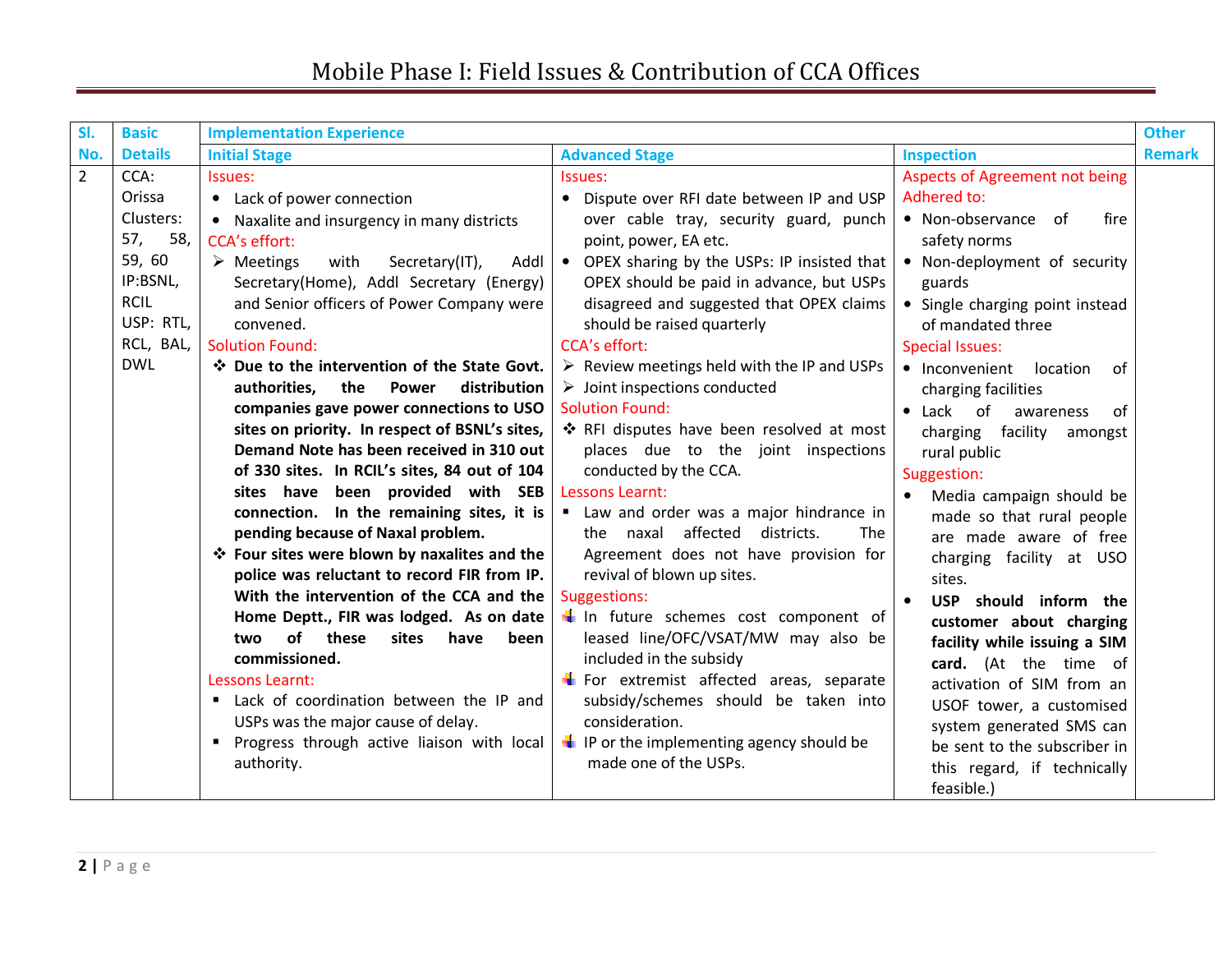| SI. | <b>Basic Details</b>    | <b>Implementation Experience</b>             |                                              |                   | <b>Other Remark</b> |
|-----|-------------------------|----------------------------------------------|----------------------------------------------|-------------------|---------------------|
| No. |                         | <b>Technical Issues</b>                      | <b>Administrative Issues</b>                 | <b>Inspection</b> |                     |
| 3   | GUJRAT;  <br><b>CCA</b> | 1. Horizontal Cable Tray to the level of BTS | 1.<br>Tower site relocation requires prior   |                   |                     |
|     | <b>GUJRAT.</b>          | was seldom provided by the IP. In such       | approval of USOF HQ. This normally           |                   |                     |
|     | Clusters:               | cases USPs has to put the horizontal         | takes quite some time and often the          |                   |                     |
|     | IP:                     | cable tray                                   | people who have been approached for          |                   |                     |
|     | USPs:                   | Suggestion: In future agreement, USP should  | providing land for tower, back out           |                   |                     |
|     |                         | be made responsible for installation of      | within this time period.                     |                   |                     |
|     |                         | horizontal cable tray.                       | Suggestion: There should be a time frame     |                   |                     |
|     |                         | 2. Electrical wing of BSNL has opined that   | within which approval for site relocation is |                   |                     |
|     |                         | present specification of 20 KVA Gen Set      | to be intimated to IP and USPs.              |                   |                     |
|     |                         | is too high.                                 | 2. Land acquisition in tribal area is a      |                   |                     |
|     |                         | Suggestion: It needs to be reviewed.         | problem due to law restricting sale of       |                   |                     |
|     |                         | 3. Diameter of Antenna Mounting pipe is      | land to non-tribal.                          |                   |                     |
|     |                         | 40 mm. Attimes USP requires pipes of         | Suggestion: State govt. may be requested     |                   |                     |
|     |                         | different diameter.                          | to support the scheme by issuing GRs for     |                   |                     |
|     |                         | Suggestion: USPs may be asked to arrange     | guidance of district level officers.         |                   |                     |
|     |                         | the antenna mounting pipe as per their       | 3. The USPs face the problem of non          |                   |                     |
|     |                         | needs.                                       | communication of RFI date by the IP to       |                   |                     |
|     |                         | 4. Agreement specifies that Fire Alarm       | them on time.                                |                   |                     |
|     |                         | System is to be provided by IP but IP        | Suggestion: O/o CCA should be involved in    |                   |                     |
|     |                         | has no access in the BTS Cabin of USP.       | the process of RFI date intimation to USPs   |                   |                     |
|     |                         | Suggestion: USP should be made responsible   | on real time basis.                          |                   |                     |
|     |                         | for installing Fire Alarm System.            | 4. RCL is yet to fulfil the roll out         |                   |                     |
|     |                         | 5. Agreement condition is for provision of   | obligation.                                  |                   |                     |
|     |                         | 100 litre additional diesel tank.            | Suggestion: Matter has been reported to      |                   |                     |
|     |                         | Suggestion: Due to issue of safekeeping and  | USF HQ for necessary action.                 |                   |                     |
|     |                         | evaporating losses, keeping a separate 100   |                                              |                   |                     |
|     |                         | litre tank is not viable.                    |                                              |                   |                     |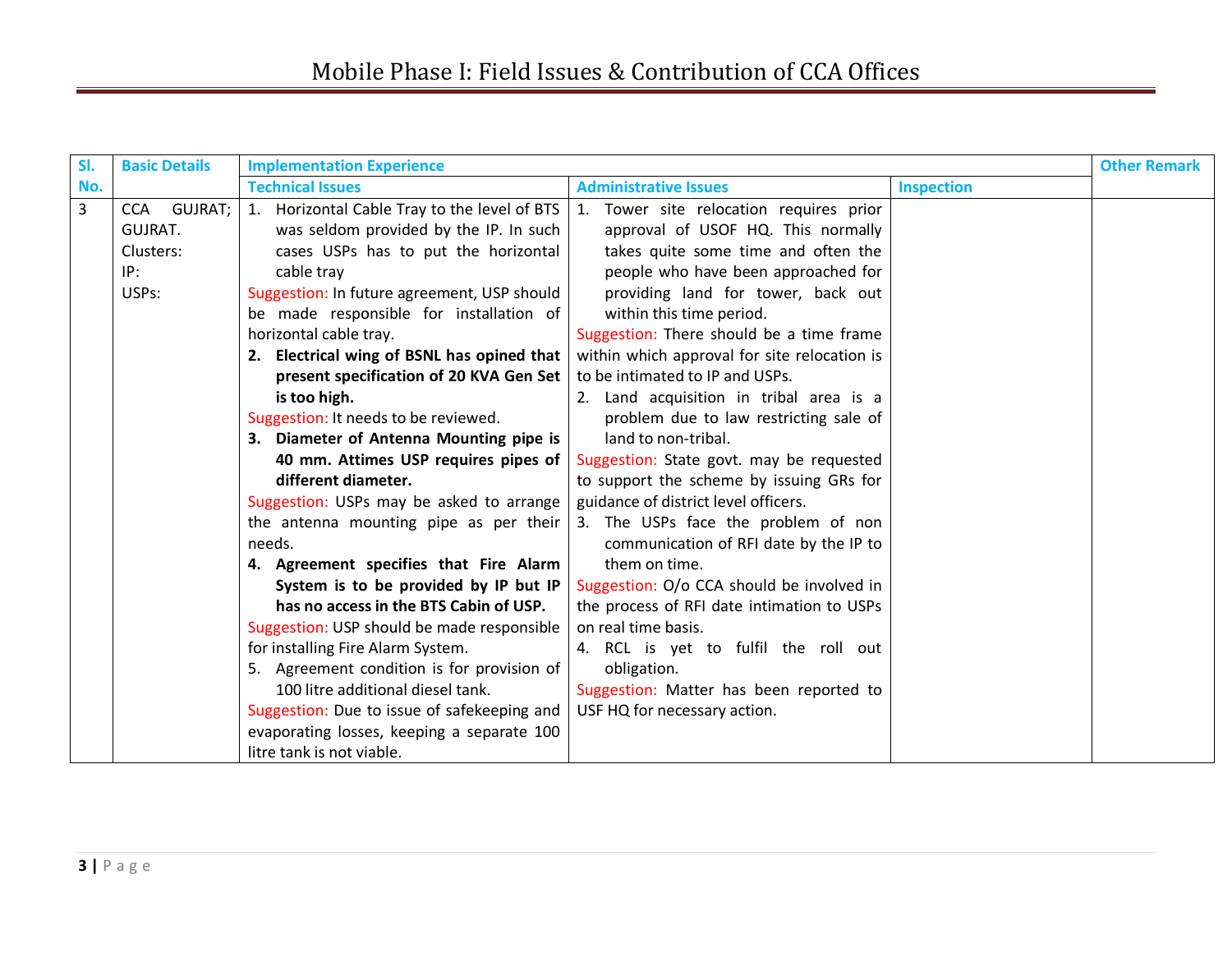| SI. | <b>Basic Details</b>                                                      | <b>Implementation Experience</b>                                                                                                                                                                                                                                                                                                                                                                                                                                                                                                                                                                                                                                                                                                                                                                                                                                                                                                                                                                                               |                                                                                                                                                                                                                                                                                                                                                                                                                                                                                                                                                                                                                                                                                                                                                                                                                                                                                                                                                                                                                                                                                                                                                                                                                                                                                                                                                                                                                                                                                                                                                                                                                                                                                                                                   | <b>Other Remark</b>                                                                                                                                                                                                                                                                                                                                                                   |
|-----|---------------------------------------------------------------------------|--------------------------------------------------------------------------------------------------------------------------------------------------------------------------------------------------------------------------------------------------------------------------------------------------------------------------------------------------------------------------------------------------------------------------------------------------------------------------------------------------------------------------------------------------------------------------------------------------------------------------------------------------------------------------------------------------------------------------------------------------------------------------------------------------------------------------------------------------------------------------------------------------------------------------------------------------------------------------------------------------------------------------------|-----------------------------------------------------------------------------------------------------------------------------------------------------------------------------------------------------------------------------------------------------------------------------------------------------------------------------------------------------------------------------------------------------------------------------------------------------------------------------------------------------------------------------------------------------------------------------------------------------------------------------------------------------------------------------------------------------------------------------------------------------------------------------------------------------------------------------------------------------------------------------------------------------------------------------------------------------------------------------------------------------------------------------------------------------------------------------------------------------------------------------------------------------------------------------------------------------------------------------------------------------------------------------------------------------------------------------------------------------------------------------------------------------------------------------------------------------------------------------------------------------------------------------------------------------------------------------------------------------------------------------------------------------------------------------------------------------------------------------------|---------------------------------------------------------------------------------------------------------------------------------------------------------------------------------------------------------------------------------------------------------------------------------------------------------------------------------------------------------------------------------------|
| No. |                                                                           | <b>Initial Stage</b>                                                                                                                                                                                                                                                                                                                                                                                                                                                                                                                                                                                                                                                                                                                                                                                                                                                                                                                                                                                                           | <b>Advanced Stage</b><br><b>Inspection</b>                                                                                                                                                                                                                                                                                                                                                                                                                                                                                                                                                                                                                                                                                                                                                                                                                                                                                                                                                                                                                                                                                                                                                                                                                                                                                                                                                                                                                                                                                                                                                                                                                                                                                        |                                                                                                                                                                                                                                                                                                                                                                                       |
| 4   | CCA: Haryana<br>Clusters: 20<br>IP: BSNL<br>USPs: BSNL, RCL,<br>Vodafone. | Issues:<br>1. Site Relocation- at two sites i.e.<br>Ramanna-Ramani and Alipur<br>Land for Malikpur Site<br>2.<br>Provision of Boundary wall<br>3.<br>Power Connection at Bhojnagal<br>4.<br><b>CCA's effort and Solution Found:</b><br>1. The matter referred to USOF HQ for<br>relaxing the norms of min plot size<br>and tower within 3 Km. IP got<br>approval of dropping of these sites.<br>2. Matter was taken up with the State<br>Govt. for providing Gram Panchayat<br>land of Malikapur on lease, private<br>land was procured by IP.<br>Wire fencing done after approval of<br>3.<br>USF HQ as the boundary wall was<br>not possible due to steep height.<br>Matter was taken up with the SEB.<br>4.<br>Connection was provided as the<br>matter was pursued vigorously.<br>Lessons Learnt: The role of facilitator of<br>CCA office may be enhanced if some sort<br>of autonomy in decisions like replacing<br>boundary wall, relocation of towers and<br>some deviation of land size can be taken<br>at CCA level. | Aspects of Agreement not<br>Issues:<br>being Adhered to:<br>Delay in signing of SLA.<br>1.<br>Non-provision of cable tray by IP on<br>2.<br>Non-provision of proper<br>$\bullet$<br>towers.<br>charging facility<br>Mechanism to attend the complaints<br>3.<br><b>Special Issues:</b><br>of USPs by IP<br>It was<br>noticed<br>that<br>Billing and payment of OPEX charges.<br>4.<br>points<br>charging<br>have<br>Land lord not allowing private<br>5.<br>been provided through<br>operators to enter the site.<br>extension cord instead of<br>CCA's effort and solution found:<br>fixed<br>switches.<br>ΙP<br>1. USPs were motivated to sign the SLA<br>provided<br>multiple<br>in the monthly meeting.<br>boxes at all<br>charging<br>Matter was taken up with the IP and<br>2.<br>places<br>after<br>CCA's<br>cable trays were provided.<br>intervention.<br>On the pursuance of CCA office one<br>3.<br>public<br>But rural<br>$\bullet$<br>is is<br>nodal officer was nominated by IP-<br>unaware of this facility.<br>BSNL and communicated to the USPs<br>Suggestion:<br>After intervention of CCA office, some<br>4.<br>IP and USP assesses<br>bills were paid.<br>compliance in terms of<br>At the time of taking over the land,<br>5.<br>cost of compliance and<br>security work was promised to be<br>not<br>in<br>of<br>terms<br>given to land lord, but it was given to<br>which<br>agreement<br>is<br>someone else. In retaliation, land lord<br>diametrically<br>opposite<br>stopped the USPs to enter the site.<br>from CCA's<br>point of<br>After personal effort of CCA, matter<br>view.<br>was resolved.<br>Penalty clause should be<br>Lessons Learnt: IP and USP tend to leave<br>made<br>stronger<br>and | USPs were reluctant<br>submit<br>the<br>to<br>information as per<br>annexure-9.<br><b>USPs</b><br>- of<br>Presence<br>the<br>Joint<br>during<br>Physical Verification<br>was<br>not<br>forthcoming.<br>Some USPs<br>have<br>started to challenge<br>the very rationale of<br>Physical<br>the<br>Inspection on the<br>plea that they are<br>getting<br>not<br>any<br>positive subsidy. |
|     |                                                                           | Suggestions: The penalty clause in the<br>agreement should be made strong<br>enough to deter the delay especially by<br>USPs.                                                                                                                                                                                                                                                                                                                                                                                                                                                                                                                                                                                                                                                                                                                                                                                                                                                                                                  | unnecessary tasks on CCA office<br>the<br>deterrent,<br>or<br>whenever they find the task non-lucrative<br>compliance<br>should<br>be<br>and penalties weak or absent.<br>rewarded.<br>Suggestions: The penalty clause should be                                                                                                                                                                                                                                                                                                                                                                                                                                                                                                                                                                                                                                                                                                                                                                                                                                                                                                                                                                                                                                                                                                                                                                                                                                                                                                                                                                                                                                                                                                  |                                                                                                                                                                                                                                                                                                                                                                                       |
|     |                                                                           |                                                                                                                                                                                                                                                                                                                                                                                                                                                                                                                                                                                                                                                                                                                                                                                                                                                                                                                                                                                                                                | made stronger and implementable.                                                                                                                                                                                                                                                                                                                                                                                                                                                                                                                                                                                                                                                                                                                                                                                                                                                                                                                                                                                                                                                                                                                                                                                                                                                                                                                                                                                                                                                                                                                                                                                                                                                                                                  |                                                                                                                                                                                                                                                                                                                                                                                       |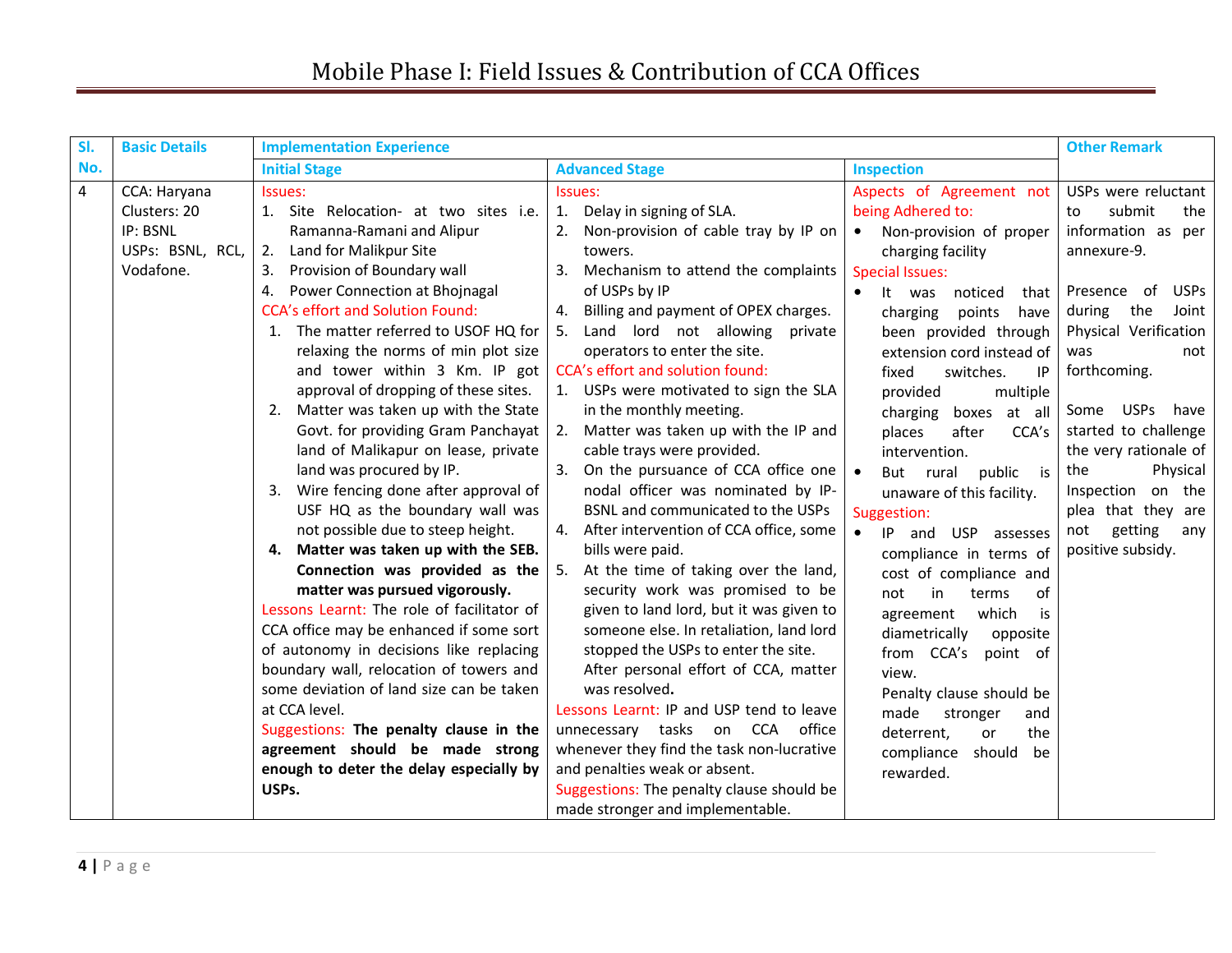| SI.            | <b>Basic Details</b>                                                                                                                                                                                                                                | <b>Implementation Experience</b>                                                                                                                                                                                                                                                                                                                                                                                                                                                                                                                                                                                                        |                                                                                                                                                                                                                                                                                                                                                                                                                                                                                                                                                                                                                                                                                                                                                      |                                                                                                                                                                                                                                                              | <b>Other Remark</b> |
|----------------|-----------------------------------------------------------------------------------------------------------------------------------------------------------------------------------------------------------------------------------------------------|-----------------------------------------------------------------------------------------------------------------------------------------------------------------------------------------------------------------------------------------------------------------------------------------------------------------------------------------------------------------------------------------------------------------------------------------------------------------------------------------------------------------------------------------------------------------------------------------------------------------------------------------|------------------------------------------------------------------------------------------------------------------------------------------------------------------------------------------------------------------------------------------------------------------------------------------------------------------------------------------------------------------------------------------------------------------------------------------------------------------------------------------------------------------------------------------------------------------------------------------------------------------------------------------------------------------------------------------------------------------------------------------------------|--------------------------------------------------------------------------------------------------------------------------------------------------------------------------------------------------------------------------------------------------------------|---------------------|
| No.            |                                                                                                                                                                                                                                                     | <b>Initial Stage</b>                                                                                                                                                                                                                                                                                                                                                                                                                                                                                                                                                                                                                    | <b>Advanced Stage</b>                                                                                                                                                                                                                                                                                                                                                                                                                                                                                                                                                                                                                                                                                                                                | <b>Inspection</b>                                                                                                                                                                                                                                            |                     |
| 5 <sup>5</sup> | CCA Chhattisgarh;<br>16<br>revenue  <br><b>Districts</b><br>of l<br>Chhattisgarh.<br>Clusters: 14, 15, 16,<br>17 & 18.<br>KEC  <br>$IP-$<br>International<br>(14)<br>& BSNL (15-18)<br>RTL, RCL,<br>USP <sub>S</sub> :<br>BSNL, BTA Cellcom<br>Ltd. | Issues: Site relocation, Land Acquisition,<br>Power connection from State Electricity<br>Board.<br>CCA's effort: Regular contact was made<br>with IP regarding site relocation and land<br>acquisition. BSNL was pondering for a<br>long about taking land on rent or on<br>outright purchase. Regarding power issue<br>letter was written to State Govt.<br>Agencies. Meeting with chairman SEB<br>was also organised.<br>Solution Found: BSNL went for rented<br>land as suggested by CCA office and the<br>land acquisition for the scheme was<br>expedited.<br>Lessons Learnt: A quick decision made by<br>IP can save lot of time. | Issues: Site which declared RFI were<br>inspected jointly with IP and USPs. The<br>deficiencies were brought to the<br>notice of the IP and the compliance<br>was vigorously pursued.<br>CCA's effort: Monthly coordination<br>meeting with IPs and USPs were held<br>and dispute over RFI date were<br>discussed in the meetings as well as<br>in the joint physical verification and<br>dates were decided.<br>Solution Found: most of the issues<br>resolved.<br>Lessons Learnt: discussion of the<br>issues across the table after the<br>physical verification of the sites help<br>in early resolution of the issues.<br>During<br>Suggestions:<br>physical<br>verification of the sites, presence of IP<br>and USPs should be made mandatory. | Aspects of Agreement not<br>being Adhered to:<br>Site declared RFI by IP<br>$\bullet$<br>inspected<br>jointly<br>were<br>with IP and USPs. The<br>deficiencies were brought<br>to the notice of the IP and<br>their compliance<br>was<br>vigorously pursued. |                     |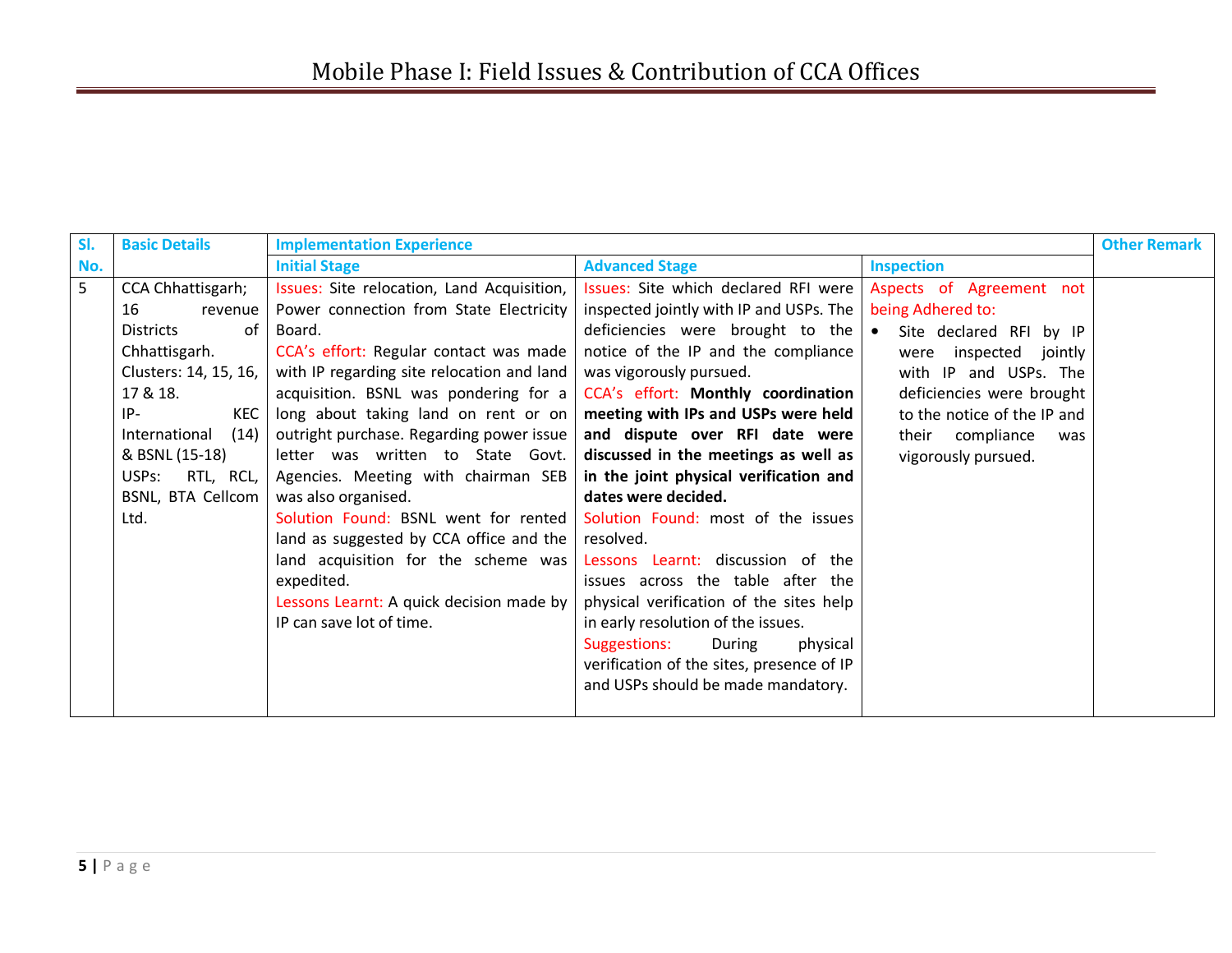| SI. | <b>Basic Details</b>                                                    | <b>Implementation Experience</b>                                                                                                                                                                                                                                                                                                                                                                                                                                                                                                                                                                                                                                                                                                                                                                                                                        |                                                                                                                                                                                                                                                                                                                                                                                                                                                                           |                                                                                                                                        | <b>Other Remark</b> |
|-----|-------------------------------------------------------------------------|---------------------------------------------------------------------------------------------------------------------------------------------------------------------------------------------------------------------------------------------------------------------------------------------------------------------------------------------------------------------------------------------------------------------------------------------------------------------------------------------------------------------------------------------------------------------------------------------------------------------------------------------------------------------------------------------------------------------------------------------------------------------------------------------------------------------------------------------------------|---------------------------------------------------------------------------------------------------------------------------------------------------------------------------------------------------------------------------------------------------------------------------------------------------------------------------------------------------------------------------------------------------------------------------------------------------------------------------|----------------------------------------------------------------------------------------------------------------------------------------|---------------------|
| No. |                                                                         | <b>Initial Stage</b>                                                                                                                                                                                                                                                                                                                                                                                                                                                                                                                                                                                                                                                                                                                                                                                                                                    | <b>Advanced Stage</b>                                                                                                                                                                                                                                                                                                                                                                                                                                                     | <b>Inspection</b>                                                                                                                      |                     |
| 6   | CCA: Kerala<br>Cluster: 33<br>IP: RCIL<br>USPs: Vodafone,<br>Idea, RCOM | Issues:<br>• At Ambanad site, NOC was not given<br>by the local body<br>3 sites fall in plantations and the IP<br>$\bullet$<br>faced problem in land acquisition<br>SEB connection at the remote sites.<br>$\bullet$<br>In a meeting chaired by the<br>Secretary IT on 2/4/09, it was<br>minuted that 27 sites do not have<br>SEB connection.<br><b>CCA's effort:</b><br>$\triangleright$ Several meetings with Secretary (IT)<br>and concerned District Collectors.<br>$\triangleright$ Meeting with Member of KSEB<br>were held.<br>$\triangleright$ The Ambanad issue was referred to<br>USOF Ha<br><b>Solution Found:</b><br>❖ Except four sites, all the remaining<br>sites have been provided with SEB<br>connection.<br>* Regarding the Ambanad issue,<br>Administrator-USOF has written a<br>DO to the Pr. Secretary Revenue for<br>resolution. | Issues:<br>Discrepancy in RFI date between the   Adhered to:<br>IP and the USPs at four sites viz. $\bullet$<br>Anapathi, Palakoyam, Varode and<br>Kerala Estate<br><b>CCA's effort:</b><br>The disputes regarding the RFI dates<br>at all the four sites were discussed by<br>the CCA in the monthly meetings.<br>Joint inspections were carried out.<br><b>Solution Found:</b><br>All the RFI disputes have been<br>resolved with the intervention of the<br><b>CCA</b> | Aspects of Agreement not being<br>Two DG sets have not been<br>provided in four sites where<br>supply is<br>power<br>not<br>available. |                     |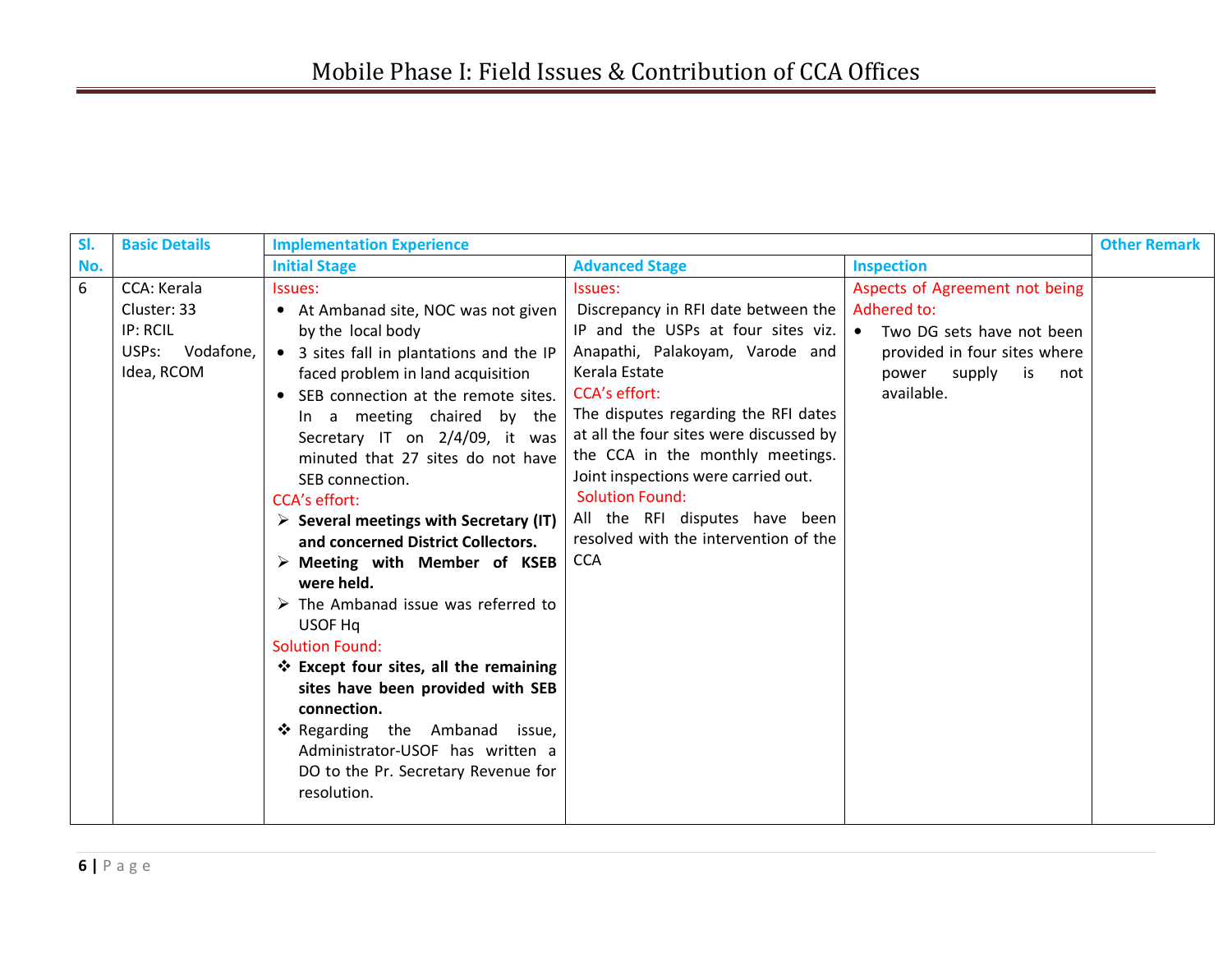| SI.            | <b>Basic Details</b>                                     | <b>Implementation Experience</b>                                                                                                                                                                                                                                                                                                                                                                                                                                                                                                                                                                                                                                                                                                                                                                                                                                                                                                       |                                                                                                                                                                                                                                                                                                                                                                                                                                                                                                                                                                                                                                                                                                                                                                                                                                                                                                              |                                                                                                                                                                                                                                                                                                                                                                                                                    | <b>Other</b>  |
|----------------|----------------------------------------------------------|----------------------------------------------------------------------------------------------------------------------------------------------------------------------------------------------------------------------------------------------------------------------------------------------------------------------------------------------------------------------------------------------------------------------------------------------------------------------------------------------------------------------------------------------------------------------------------------------------------------------------------------------------------------------------------------------------------------------------------------------------------------------------------------------------------------------------------------------------------------------------------------------------------------------------------------|--------------------------------------------------------------------------------------------------------------------------------------------------------------------------------------------------------------------------------------------------------------------------------------------------------------------------------------------------------------------------------------------------------------------------------------------------------------------------------------------------------------------------------------------------------------------------------------------------------------------------------------------------------------------------------------------------------------------------------------------------------------------------------------------------------------------------------------------------------------------------------------------------------------|--------------------------------------------------------------------------------------------------------------------------------------------------------------------------------------------------------------------------------------------------------------------------------------------------------------------------------------------------------------------------------------------------------------------|---------------|
| No.            |                                                          | <b>Initial Stage</b>                                                                                                                                                                                                                                                                                                                                                                                                                                                                                                                                                                                                                                                                                                                                                                                                                                                                                                                   | <b>Advanced Stage</b>                                                                                                                                                                                                                                                                                                                                                                                                                                                                                                                                                                                                                                                                                                                                                                                                                                                                                        | <b>Inspection</b>                                                                                                                                                                                                                                                                                                                                                                                                  | <b>Remark</b> |
| $\overline{7}$ | CCA: Punjab                                              | Issues:                                                                                                                                                                                                                                                                                                                                                                                                                                                                                                                                                                                                                                                                                                                                                                                                                                                                                                                                | Issues:                                                                                                                                                                                                                                                                                                                                                                                                                                                                                                                                                                                                                                                                                                                                                                                                                                                                                                      | of<br><b>Aspects</b>                                                                                                                                                                                                                                                                                                                                                                                               |               |
|                | Clusters: 61<br>IP: BSNL<br>USP: BAL, RCL<br><b>BSNL</b> | • Power Problem<br>Delay in tower erection<br>• Site security: materials got stolen because of<br>unauthorised access and inadequate security<br><b>CCA's effort:</b><br>$\triangleright$ For power connection, the CCA office<br>coordinated with the Director-IT. He was<br>requested to send representatives to the<br>monthly meetings. The Director IT was also<br>requested to provide 24 hr power supply to the<br>remaining two sites viz. Qila Nathu Singh and<br>Nangal Sohal<br>As far as delay in construction and site security<br>➤<br>was concerned, the IP was requested to expedite<br>the work in the monthly meetings.<br><b>Solution Found:</b><br>❖ Power connection was provided to all the sites<br>including the two remaining sites at Qila Nathu<br><b>Singh and Nangal Sohal.</b><br>❖ For security the IP agreed to the proposal of the<br>CCA to issue ID cards with photos to the<br>workers of the USPs | Date of Commissioning was disputed by<br>the USPs<br>BSNL as IP had not entered into SLA, had<br>not furnished SACFA clearance, NOC<br>airport<br>authority,<br>pollution<br>from<br>certificate etc along with claim<br>Provision of pole mounts: BSNL had not<br>provided pole mounts.<br><b>CCA's effort:</b><br>All the issues were taken up in the monthly<br>review meetings.<br><b>Solution Found:</b><br>❖ Date of Commissioning: the issue was<br>sorted out in accordance with the USOF<br>Hq instructions of Feb'09. Two USPs<br>(Bharti and BSNL) finally agreed to the $\bullet$<br>date of commissioning as claimed by the<br>IP.<br>The IP was persuaded to provide pole<br>mounts for Reliance.<br>M/s Bharti<br>provided its own pole mounts.<br>❖ The SLAs were finally signed on 18/09/08<br>only after CCA made it clear that claims<br>would be admissible only if SLAs were<br>signed. | Agreement<br>not<br>being Adhered to:<br>Inaccessible<br>charging<br>points.<br>Non-functional<br>$\bullet$<br>light<br>aviation<br>and compound<br>lights.<br>Only<br>one<br>$\bullet$<br>phase<br>connection<br>provided<br>by<br><b>Bharti</b><br>and<br>Reliance<br>Bharti has not<br>installed<br>antenna<br>at<br>site<br>one<br>because it had<br>its own pre-<br>existing tower<br>within 3 km<br>distance |               |
|                |                                                          |                                                                                                                                                                                                                                                                                                                                                                                                                                                                                                                                                                                                                                                                                                                                                                                                                                                                                                                                        |                                                                                                                                                                                                                                                                                                                                                                                                                                                                                                                                                                                                                                                                                                                                                                                                                                                                                                              |                                                                                                                                                                                                                                                                                                                                                                                                                    |               |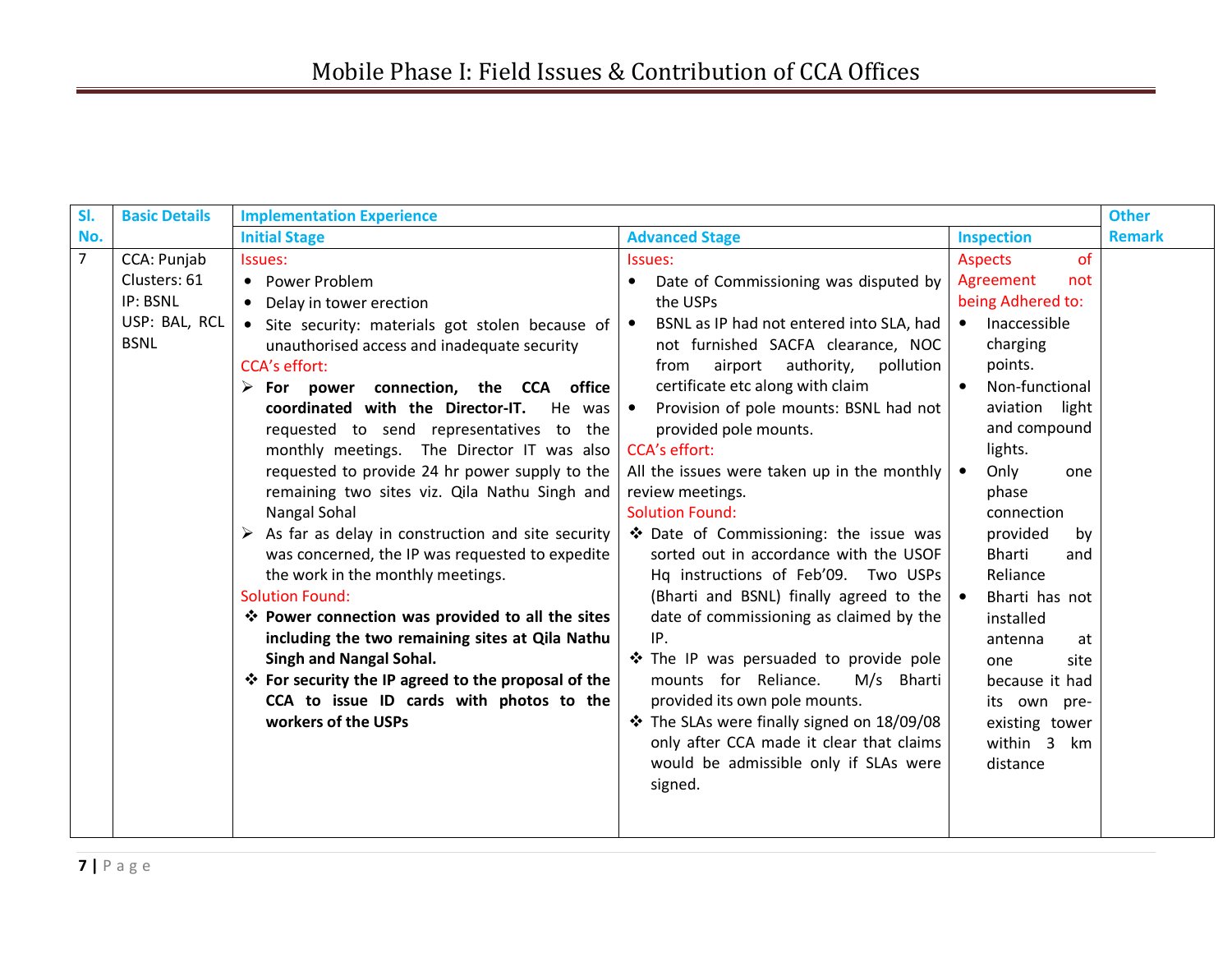| SI. | <b>Basic Details</b>                                                                                  | <b>Implementation Experience</b>                                                                                                                                                                                                                                                           |                                                                                                                                                                                                                                                                                                                                                                                                                                                                                                            |                                                                                                                                                                                                                                                                                                                   | <b>Other</b>  |
|-----|-------------------------------------------------------------------------------------------------------|--------------------------------------------------------------------------------------------------------------------------------------------------------------------------------------------------------------------------------------------------------------------------------------------|------------------------------------------------------------------------------------------------------------------------------------------------------------------------------------------------------------------------------------------------------------------------------------------------------------------------------------------------------------------------------------------------------------------------------------------------------------------------------------------------------------|-------------------------------------------------------------------------------------------------------------------------------------------------------------------------------------------------------------------------------------------------------------------------------------------------------------------|---------------|
| No. |                                                                                                       | <b>Initial Stage</b>                                                                                                                                                                                                                                                                       | <b>Advanced Stage</b>                                                                                                                                                                                                                                                                                                                                                                                                                                                                                      | <b>Inspection</b>                                                                                                                                                                                                                                                                                                 | <b>Remark</b> |
| 8   | CCA:<br>Uttarakhand<br>Clusters:<br>72, I<br>73<br>IP: BSNL<br>USP:<br>BSNL,<br>Vodafone,<br>Reliance | Issues:<br>• Power<br><b>CCA's effort:</b><br>$\triangleright$ Convened meeting with senior officers of Power<br>Corporation of Uttarakhand for electricity<br>connection<br><b>Solution Found:</b><br>❖ At 15 very remote sites, power connection was<br>provided with CCA's intervention | Issues:<br>RFI date<br>$\bullet$<br>Cable tray, Antenna, Security guard,<br>Diesel<br>Dispute over OPEX charges between<br><b>BSNL and Reliance</b><br>• At some places Huts for guards were not<br>provided resulting in theft<br><b>CCA's effort:</b><br>$\triangleright$ Meetings held with IPs and USPs to<br>resolve the RFI date<br>$\triangleright$ Special meeting with BSNL and Reliance<br>was held to sort out the OPEX issue<br><b>Solution Found:</b><br>❖ The dispute over OPEX between BSNL | <b>Special Issues:</b><br>• Sub-optimal<br>location: At one<br>site the location is<br>at the base of a<br>hill instead of at<br>the top and signal<br>is available only<br>around the tower.<br>People are using<br>SIM of HP<br>· QoS: at several<br>sites though signal<br>from the tower is<br>present but no |               |
|     |                                                                                                       |                                                                                                                                                                                                                                                                                            | and Reliance was sorted out in the<br>meeting<br>❖ RFI dispute was resolved at several sites                                                                                                                                                                                                                                                                                                                                                                                                               | voice is received<br>on mobile phone<br>• Interference:<br>at<br>some sites signal<br>from neighbouring<br>non-USOF towers<br>causing<br>are<br>interference<br>resulting in poor<br>quality of service                                                                                                           |               |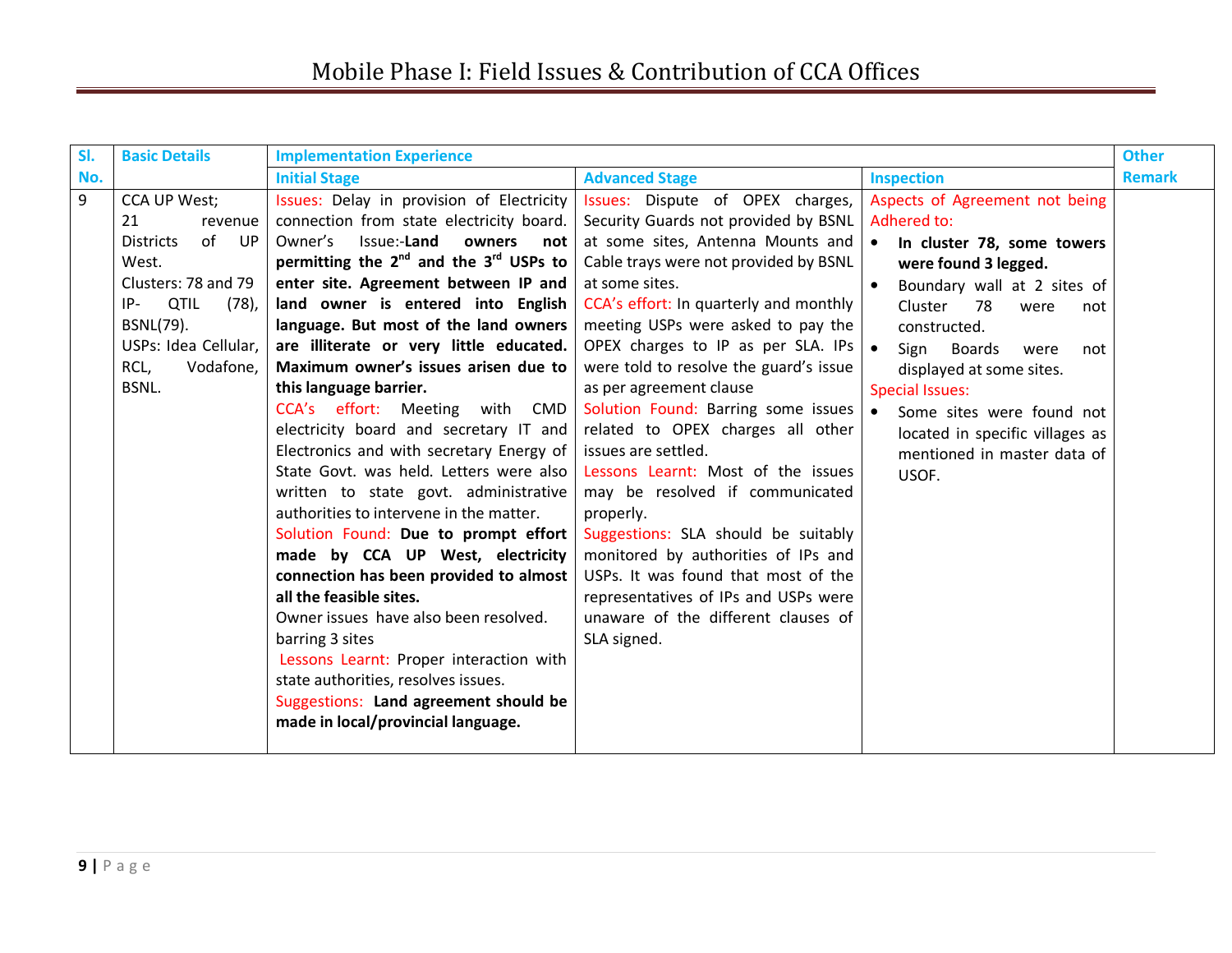| SI. | <b>Basic Details</b>  | <b>Implementation Experience</b>           |                                        |                   | <b>Other Remark</b>     |
|-----|-----------------------|--------------------------------------------|----------------------------------------|-------------------|-------------------------|
| No. |                       | <b>Initial Stage</b>                       | <b>Advanced Stage</b>                  | <b>Inspection</b> |                         |
| 10  | <b>CCA Bihar;</b>     | Issues: Security Guard-IP's stand was      | Issues: Diesel for E/A-USP wanted E/A  |                   | Pole Mount antenna:     |
|     | 37<br>revenue         | that security guard will be provided from  | to be ready before actual date of      |                   | IP requested USPs to    |
|     | Districts of Bihar.   | the date of commissioning of site, as      | commissioning for testing of its       |                   | for<br>pole<br>arrange  |
|     | Clusters: 9, 10, 11,  | USPs will pay the charge only after        | equipment.                             |                   | antenna on<br>mount     |
|     | 12 & 13.              | commissioning of the site. USPs main       | Battery- Battery discharge due to non- |                   | their own and charge    |
|     | IP-BSNL               | concern was that the security of the       | use or delayed use.                    |                   | the cost from the IP.   |
|     | USPs: BSNL,<br>RTL, I | items put in the view of the preparation   | CCA's effort: In the review meeting,   |                   | CCA office instructed   |
|     | RCL, DWL.             | work of the radiation which they start     | matter was discussed and it was        |                   | both IP and USP to      |
|     |                       | even before the commissioning date.        | agreed by all the USPs to pay Diesel   |                   | the<br>resolve<br>issue |
|     |                       | CCA's effort: CCA office persuaded IP to   | cost for the period of testing on the  |                   | mutually.               |
|     |                       | co-operate.                                | basis of Meter reading.                |                   | This issue is<br>now    |
|     |                       | Solution Found: IP agreed to provide       | Regarding battery problem, it was      |                   | resolved.               |
|     |                       | security guard. Further a list of security | advised that USPs will inform at least |                   |                         |
|     |                       | guard, its agency and the contact nos. of  | 3 days in advance to IP so that before |                   |                         |
|     |                       | all concerned were also circulated         | the time of radiation, E/A and battery |                   |                         |
|     |                       | among USPs for better communication.       | may be made operational.               |                   |                         |
|     |                       |                                            | Solution Found: Issue resolved.        |                   |                         |
|     |                       |                                            |                                        |                   |                         |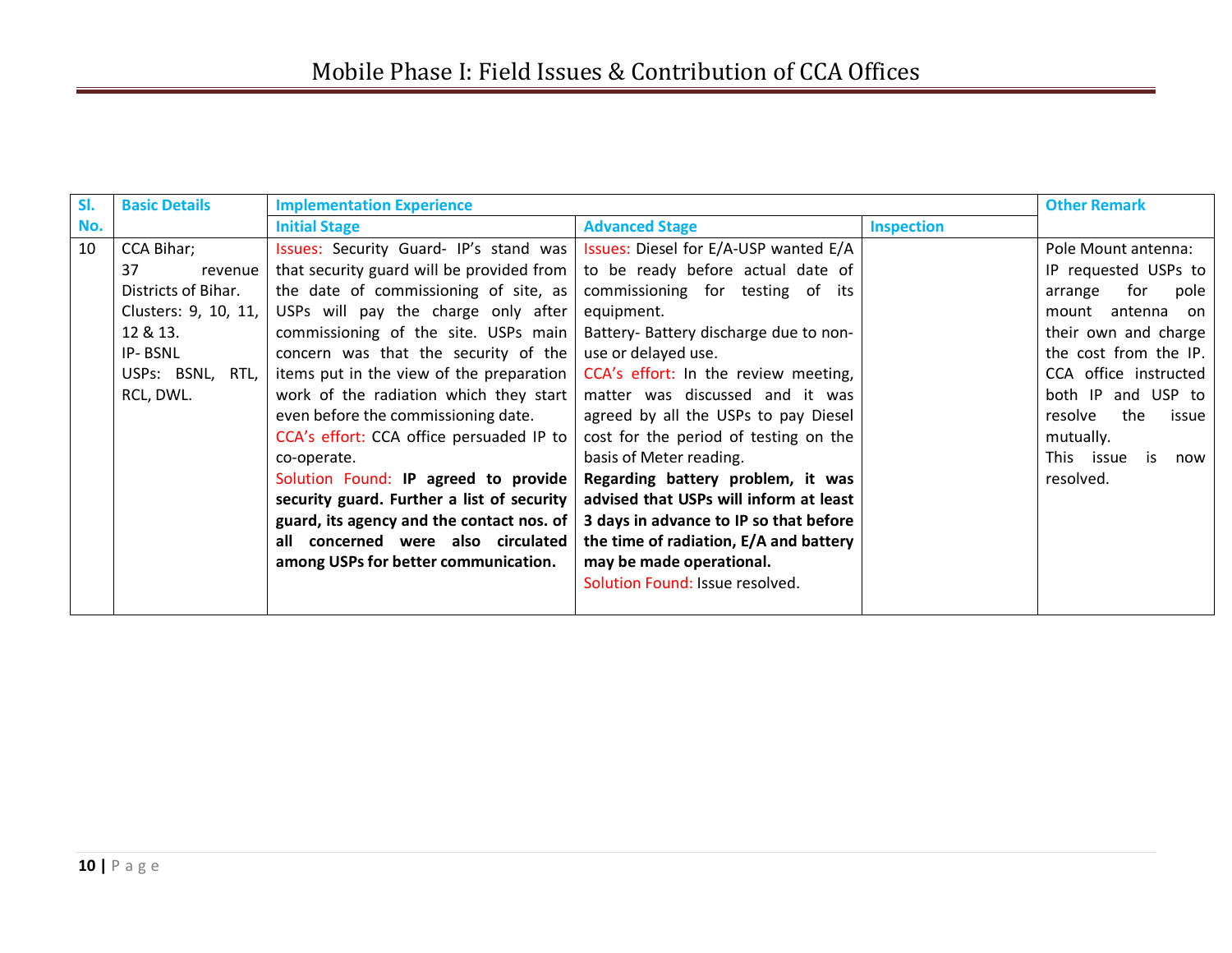| SI. | <b>Basic Details</b>                                                                                                                                              | <b>Implementation Experience</b>                                                                                                                                                                                                                                                                                                                                                                                                                                                                                                                                        |                                                                                                                                                                                                                                                                                                                                                                                                                                                |                                                                                                                                                                                                                                                                                                                                                                                                                                                                                                       | <b>Other Remark</b>                                                                                                                              |
|-----|-------------------------------------------------------------------------------------------------------------------------------------------------------------------|-------------------------------------------------------------------------------------------------------------------------------------------------------------------------------------------------------------------------------------------------------------------------------------------------------------------------------------------------------------------------------------------------------------------------------------------------------------------------------------------------------------------------------------------------------------------------|------------------------------------------------------------------------------------------------------------------------------------------------------------------------------------------------------------------------------------------------------------------------------------------------------------------------------------------------------------------------------------------------------------------------------------------------|-------------------------------------------------------------------------------------------------------------------------------------------------------------------------------------------------------------------------------------------------------------------------------------------------------------------------------------------------------------------------------------------------------------------------------------------------------------------------------------------------------|--------------------------------------------------------------------------------------------------------------------------------------------------|
| No. |                                                                                                                                                                   | <b>Initial Stage</b>                                                                                                                                                                                                                                                                                                                                                                                                                                                                                                                                                    | <b>Advanced Stage</b>                                                                                                                                                                                                                                                                                                                                                                                                                          | <b>Inspection</b>                                                                                                                                                                                                                                                                                                                                                                                                                                                                                     |                                                                                                                                                  |
| 11  | CCA TN; Tamil<br>Nadu<br>Clusters: 67 to<br>70                                                                                                                    | Issues:<br>There was a problem in acquisition of<br>land falling under Forest area<br>(Pattaraikkadu).<br><b>CCA's effort:</b><br>Permission<br>after<br>taken<br>$\bullet$<br>was<br>coordination with state Govt. which is<br>a very lengthy process.<br>In Cluster-68, at Dharampuri, power<br>$\bullet$<br>connection was delayed and CCA<br>office took up the case with EB<br>chairman.<br>Solution Found: Chairman EB was very<br>helpful. Connection was provided.<br>Suggestions: Policy decision may be taken<br>centrally for the sites falling under forest | <b>OPEX</b><br>Charges,<br>Issues:<br>Standardisation of documents<br>at the site regarding shut-down<br>period, diesel usage etc.<br>CCA's effort: After intervention<br>of CCA office, USPs agreed to<br>pay OPEX charges to IP.<br>Solution Found: Cases where<br>radiation is pending for long<br>not be<br>effectively<br>could<br>discussed, due to prolonged<br>absence of USP.<br>Suggestions: USP should be<br>advised on this issue. |                                                                                                                                                                                                                                                                                                                                                                                                                                                                                                       | During<br>inspections,<br>the<br><b>USP</b><br>representative<br>were<br>not<br>present. Their<br>presence<br>should<br>be<br>made<br>mandatory. |
| 12  | CCA UP East;<br>45<br>revenue<br>districts<br>of<br>Uttar Pradesh<br>East<br><b>Clusters</b><br>Covered:<br>74,75,76 & 77<br>IP: GTL (74),<br><b>BSNL (75-77)</b> | area.<br>Issues: Problem faced in acquisition of Land<br>and Power, getting Local Permission,<br>Insurgencies in Sonebhadra and Mirzapur<br>districts, Site relocation.<br>CCA's Effort: Meeting held with IPs and<br>USPs and local bodies to solve the issues.<br>Solution Found: Positive attitude shown by<br>state govt. and power connection demand<br>note received from IP for almost all the<br>sites.<br>Lessons Learnt: Close coordination with IPs<br>and different state authority is desirable.                                                           | Issues: Dispute over No. of sites,<br>Date, OPEX<br>Charges,<br>RFI<br>antenna mount (BAL and BSNL<br>cluster-75).<br>CCA's Effort: Issues discussed in<br>monthly<br>and<br>quarterly<br>meetings.<br>Solution: Many of the issues<br>resolved through discussion.<br>Suggestion: Power of arbitration<br>may be delegated to CCAs,<br>mechanism for award and<br>punishment for encouraging<br>timely completion of scheme.                  | <b>Special Issues:</b><br>Security person and land owner is<br>the same person where BSNL is IP.<br>Land owner is not allowing the<br>private operators to enter the<br>premises. Many such issues have<br>already<br>been<br>resolved<br>by<br>intervention of CCA office except at<br>Barbaspur in Chandauli District.<br>Lack of awareness about charging<br>$\bullet$<br>facility among rural people.<br>Suggestion:<br>Separate<br>security<br>arrangement<br>at BSNL sites<br>was<br>suggested. |                                                                                                                                                  |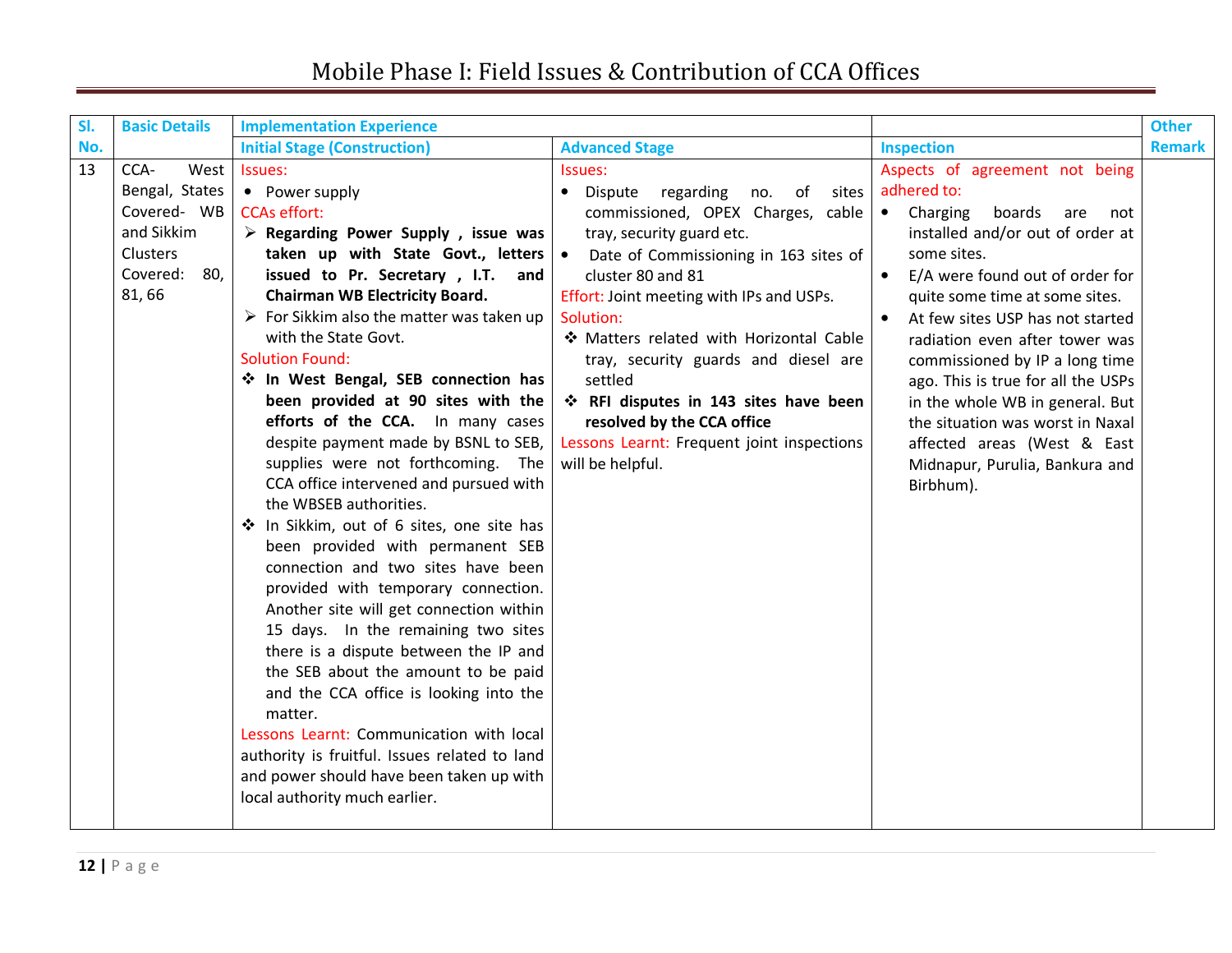| SI. | <b>Basic Details</b>                                                                                       |                                                                                                                                                                                                                                                                                                                                                                                                                                                                                                                               | <b>Implementation Experience</b>                                                                                                                                                                                                                                                                                                                                                                                                                                                                                                                      | <b>Inspection</b>                                                                                                                                                                                                                                                                                                                                         | <b>Other Remark</b>                                                                                                                                                                                            |
|-----|------------------------------------------------------------------------------------------------------------|-------------------------------------------------------------------------------------------------------------------------------------------------------------------------------------------------------------------------------------------------------------------------------------------------------------------------------------------------------------------------------------------------------------------------------------------------------------------------------------------------------------------------------|-------------------------------------------------------------------------------------------------------------------------------------------------------------------------------------------------------------------------------------------------------------------------------------------------------------------------------------------------------------------------------------------------------------------------------------------------------------------------------------------------------------------------------------------------------|-----------------------------------------------------------------------------------------------------------------------------------------------------------------------------------------------------------------------------------------------------------------------------------------------------------------------------------------------------------|----------------------------------------------------------------------------------------------------------------------------------------------------------------------------------------------------------------|
| No. |                                                                                                            | <b>Initial Stage</b>                                                                                                                                                                                                                                                                                                                                                                                                                                                                                                          | <b>Advanced Stage</b>                                                                                                                                                                                                                                                                                                                                                                                                                                                                                                                                 |                                                                                                                                                                                                                                                                                                                                                           |                                                                                                                                                                                                                |
| 14  | J&K<br><b>CCA</b><br>&<br>Jammu<br>Kashmir<br>Clusters: 24 &<br>25<br>IP: BSNL<br>USPs: RCL, DWL,<br>BSNL. | Power<br>Problem,<br>statutory<br>Issues:<br>clearance from the J&K Govt.<br>effort:<br>Necessary<br>possible<br>CCA's<br>solutions were worked out in presence<br>of the representatives of J & K State<br>Govt. Also problems between IP and<br>USPs were sorted out in the meetings.<br>Solution Found: All the problems were<br>sorted out after due deliberation.<br>Lessons Learnt: Personal liaison with the<br>state Govt. authorities with close follow<br>up helps to solve the problems.<br>Suggestions: As above. | Issues:<br>Non payment of OPEX charges to IP<br>$\bullet$<br>by USPs.<br>$\bullet$<br>Problems being faced by USPs due<br>to non-provision of electricity.<br>CCA's effort: IP and USPs were advised<br>to sort out their mutual problem. IP<br>BSNL was advised to get the power<br>regulated in consultation with the PDD<br>(Power Development Department).<br>Solution Found: CE (Electrical), BSNL<br>assured USPs to get the power supply<br>regulated.<br>Lessons Learnt: Coordination between IP<br>and USPs is essential for mutual benefit. | <b>Special Issues:</b><br>knowledge<br>Lack of<br>about the charging<br>facility among people.<br>Land lord was not<br>$\bullet$<br>allowing<br>people<br>to<br>enter the premises for<br>the use of charging<br>facility.<br>Suggestion:<br>Charging board should<br>be installed outside<br>premises<br>the<br>to<br>facilitate<br>mobile<br>customers. | Roll<br>out by<br>$\bullet$<br>USPs are very<br>slow especially<br>by RCL.<br>Radiation not<br>$\bullet$<br>started by USPs<br>in almost 50%<br>of<br>the<br>sites<br>which<br>are<br>already<br>commissioned. |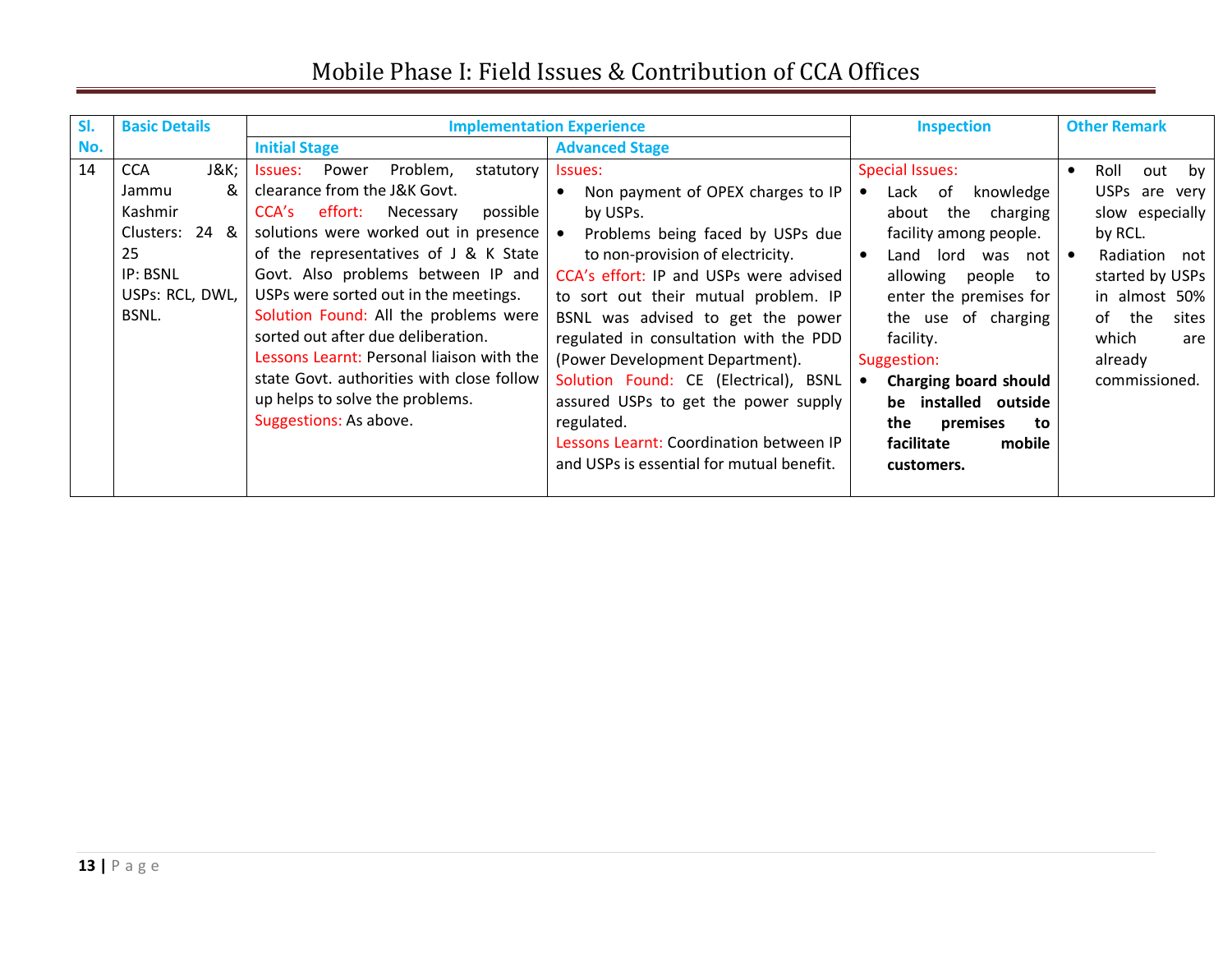| SI. | <b>Basic Details</b>                                                                                        |                                                                                                                                                                                                                                                                                                                                                                                                                                                                                                                                                                                                                                                                                                                                                                                                                                                                                                                                             | <b>Implementation Experience</b>                                                                                                                                                                                                            |                   | <b>Other Remark</b> |
|-----|-------------------------------------------------------------------------------------------------------------|---------------------------------------------------------------------------------------------------------------------------------------------------------------------------------------------------------------------------------------------------------------------------------------------------------------------------------------------------------------------------------------------------------------------------------------------------------------------------------------------------------------------------------------------------------------------------------------------------------------------------------------------------------------------------------------------------------------------------------------------------------------------------------------------------------------------------------------------------------------------------------------------------------------------------------------------|---------------------------------------------------------------------------------------------------------------------------------------------------------------------------------------------------------------------------------------------|-------------------|---------------------|
| No. |                                                                                                             | <b>Initial Stage</b>                                                                                                                                                                                                                                                                                                                                                                                                                                                                                                                                                                                                                                                                                                                                                                                                                                                                                                                        | <b>Advanced Stage</b>                                                                                                                                                                                                                       | <b>Inspection</b> |                     |
| 15  | CCA:<br>Maharashtra<br>Clusters-: 44-52<br>IP: BSNL, VECL<br>USPs:<br>BSNL,<br>BTA, RTL,, ICL,<br>RCL, VECL | Issues:<br>• Acquisition of land in rural and<br>remote area due to conversion of<br>agricultural land into non-agricultural<br>land for commercial purpose.<br>• SEB connection<br><b>CCA's effort:</b><br>$\triangleright$ For sorting out acquisition of land,<br>the matter was taken up with the<br>Secretary of Maharashtra govt.<br>$\triangleright$ For SEB connection, a meeting was<br>held with M.D Mahavitaran along<br>with the representatives of the IPs.<br><b>Solution Found:</b><br>❖ In respect of land, no fruitful result<br>achieved, IPs were forced to drop the<br>sites after getting permission from<br>USF HQ.<br>❖ Due to the initiative of the MD, the<br>multiple step process in getting<br>power connection was reduced to a<br>two step process. 855 out of 863<br>BSNL sites have been provided with<br><b>SEB</b> connection.<br>Suggestions: A nodal officer should be<br>appointed in each state govt. | Issues: USPs are not agreeing to the<br>RFI date of IPs. USPs are also not<br>paying OPEX charges to IPs.<br>CCA's effort: Matter was discussed in<br>the review meetings and USPs were<br>instructed to clear the dues by the due<br>date. |                   |                     |
|     | $14$   P a g e                                                                                              |                                                                                                                                                                                                                                                                                                                                                                                                                                                                                                                                                                                                                                                                                                                                                                                                                                                                                                                                             |                                                                                                                                                                                                                                             |                   |                     |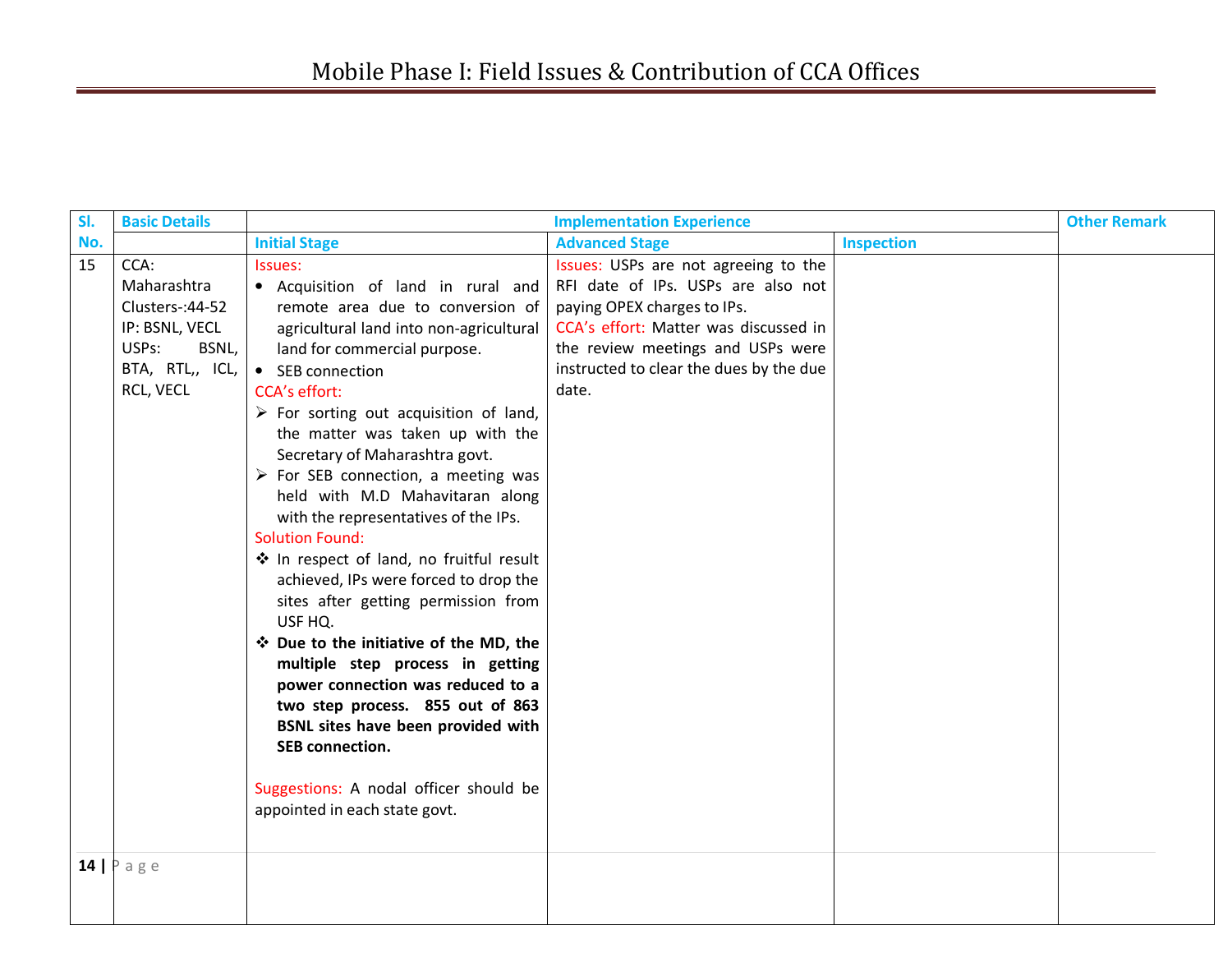| SI. | <b>Basic Details</b>                                                                         | <b>Implementation Experience</b>                                                                                                                                                                                                                                                                                                                                                                                                                                                                                                                                                                                                                                                                                                                                                                                                                         |                                                                                                                                                                                                                                                                                                                                                                                                                                                                                                                                                                                                                                                                 |                                                                                                                                                            | <b>Other</b>  |
|-----|----------------------------------------------------------------------------------------------|----------------------------------------------------------------------------------------------------------------------------------------------------------------------------------------------------------------------------------------------------------------------------------------------------------------------------------------------------------------------------------------------------------------------------------------------------------------------------------------------------------------------------------------------------------------------------------------------------------------------------------------------------------------------------------------------------------------------------------------------------------------------------------------------------------------------------------------------------------|-----------------------------------------------------------------------------------------------------------------------------------------------------------------------------------------------------------------------------------------------------------------------------------------------------------------------------------------------------------------------------------------------------------------------------------------------------------------------------------------------------------------------------------------------------------------------------------------------------------------------------------------------------------------|------------------------------------------------------------------------------------------------------------------------------------------------------------|---------------|
| No. |                                                                                              | <b>Initial Stage</b>                                                                                                                                                                                                                                                                                                                                                                                                                                                                                                                                                                                                                                                                                                                                                                                                                                     | <b>Advanced Stage</b>                                                                                                                                                                                                                                                                                                                                                                                                                                                                                                                                                                                                                                           | <b>Inspection</b>                                                                                                                                          | <b>Remark</b> |
| 16  | CCA:<br>Jharkhand<br>Clusters:<br>26,<br>27, 28<br>IP: BSNL, KEC<br>USP: RCL, RTL,<br>Bharti | Issues:<br>• Tower not properly grounded<br>• Designated height of platforms/antenna mount not<br>adhered to by IP<br>• Violent attack on sites<br>• Land owners not allowing work at sites<br>• Non-availability of land because of naxal problem<br>EB connection not available<br>$\bullet$<br>• Site security<br>CCA's effort:<br>$\triangleright$ Regarding the first two issues relating to non-adherence<br>of technical conditions of the agreement, joint visits of<br>CCA and IP/USPs were undertaken<br>$\triangleright$ For issues relating to naxal problem, a meeting with the<br>Chief Secretary and DGP was arranged and as a follow<br>up, letters were written to all DMs along with a list of<br>sites<br>$\triangleright$ For resolving the power connection issue, the matter has<br>been taken up with the State Govt. authorities | Issues:<br>specifications<br>• Dispute<br>like<br>over<br>antenna mount not of 'sufficient'<br>strength, positioning of mount/HCT.<br>Such disputes have resulted in<br>modifications after commissioning.<br>Issue of cost sharing on such issues<br>remain unresolved.<br>91 RCIL sites declared infra ready but<br>radiation not started by RCOM and RTL<br>deliberately<br>indirectly<br>delaying<br>radiation by third USP<br>• USPs not able to arrange backhaul in<br>few cases<br>EB connection not made available<br>despite invoices being paid by the IP.<br>Naxal attack at some sites<br>$\bullet$<br>Lack of coordination between IP and<br>USPs. | <b>Special Issues:</b><br>Inconvenient<br>$\bullet$<br>location and<br>lack<br>of<br>awareness<br>about<br>charging<br>facility<br>amongst rural<br>public |               |
|     |                                                                                              | <b>Solution Found:</b><br>❖ Some problems solved.<br>Lessonss Learnt:<br>• IP has to regularly monitor the construction activity<br>" SLA between IP and USP is crucial to have early result<br>Suggestions:<br>$\frac{1}{2}$ In naxal affected sites, towers can be erected at police<br>stations/police camps whereby coverage can be<br>ensured                                                                                                                                                                                                                                                                                                                                                                                                                                                                                                       | USPs not countersigning Annex-9 over<br>minor issues<br>Irregular power supply<br><b>CCA's effort:</b><br>$\triangleright$ Joint visits were conducted to sort out<br>the issues regarding specifications and<br>non-radiation<br>Issue regarding non-radiation<br>$\rightarrow$<br>of<br>Reliance, was taken up with the CEO<br>and in the last meeting it has been<br>agreed by RTL to radiate from all sites<br>Regarding naxal attack, the State<br>authorities have promised to provide all                                                                                                                                                                |                                                                                                                                                            |               |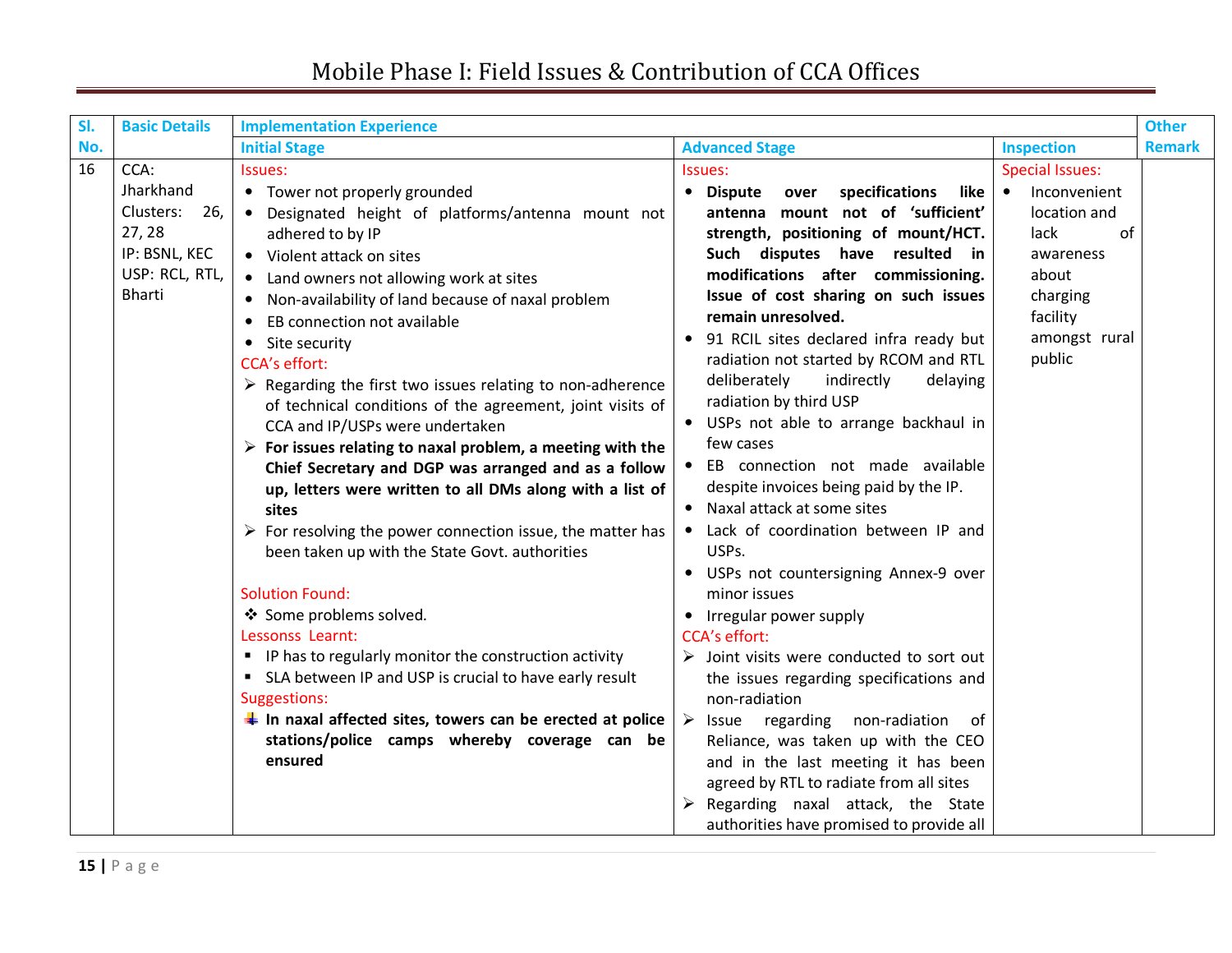|    |                                                                                                                               | help.<br>$\triangleright$ Monthly/Fortnightly meetings with IPs<br>and USPs to sort out coordination<br>issues. Even weekly meetings were<br>held at the instruction of the<br>which resulted<br>Administrator<br>in in<br>radiation from 90 sites.<br><b>Special</b><br>exemption was given to USO related<br>vehicles of IP and USPs from election<br>duty.                                                                                                                                                                                                                                                                                                                      |  |
|----|-------------------------------------------------------------------------------------------------------------------------------|------------------------------------------------------------------------------------------------------------------------------------------------------------------------------------------------------------------------------------------------------------------------------------------------------------------------------------------------------------------------------------------------------------------------------------------------------------------------------------------------------------------------------------------------------------------------------------------------------------------------------------------------------------------------------------|--|
|    |                                                                                                                               | <b>Solution Found:</b><br>❖ Some of the problems got solved but<br>some are yet to be resolved<br><b>Suggestions:</b><br>Some flexibility of midway review of<br>operational and financial conditions of<br>the USO Agreement for geographically<br>difficult states may be thought of to<br>take care of losses of the IP attributable<br>to unforeseen reasons.                                                                                                                                                                                                                                                                                                                  |  |
| 17 | <b>CCA: AP</b><br>Clusters: 1 to<br>7<br>IP: GTL, VESL,<br><b>BSNL</b><br>USPs: RCL,<br>RTL, BSNL,<br>VESL, DWL,<br>ICL, HESL | Special Efforts made by the CCA:<br>Continuous communication with the IPs has resulted in almost 100% commissioning of all Part-A<br>sites. Only two sites of GTL are yet to be commissioned, for which the IP has requested for<br>dropping<br>At GN Kandriga site of Chittor district, the villagers objected to the erection of tower. The<br>matter was resolved only after the CCA office took up the matter with the Secretary IT vide a<br>DO. This site was commissioned on 22/12/09<br>M/s RCL is a laggard. Because of the continuous persuasion by the CCA the USP has started<br>radiating from 150 sites as on 31/12/09. It has also started paying negative subsidy. |  |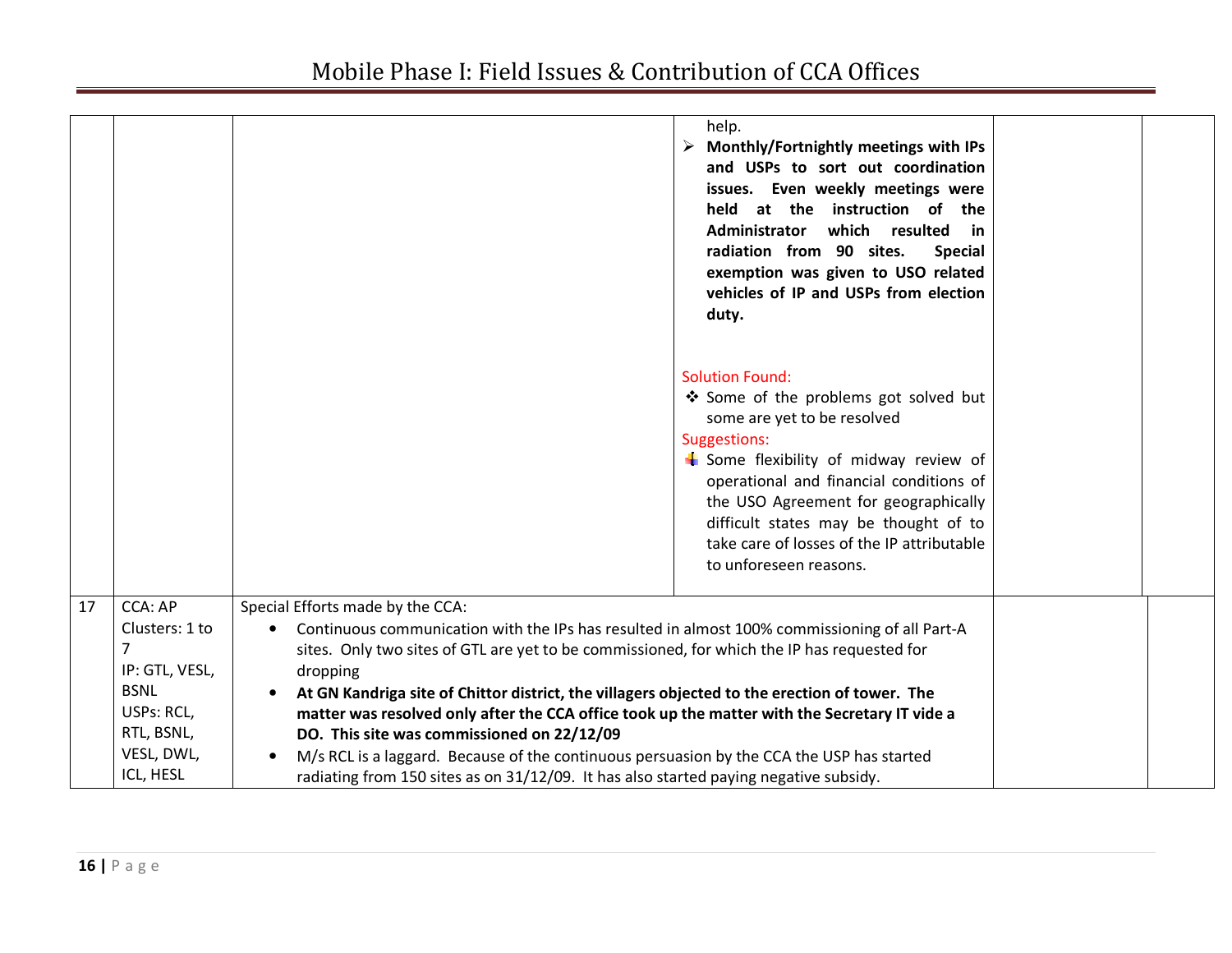| SI. | <b>Basic</b>                                                                                                     | <b>Implementation Experience</b>                                                                                                                                                                                                                                                                                       |                                                                                                                                                                                                                                                                                                                                                                                                                        |                                                                                                                                                                                                                                                                                                                                                            | <b>Other</b>  |
|-----|------------------------------------------------------------------------------------------------------------------|------------------------------------------------------------------------------------------------------------------------------------------------------------------------------------------------------------------------------------------------------------------------------------------------------------------------|------------------------------------------------------------------------------------------------------------------------------------------------------------------------------------------------------------------------------------------------------------------------------------------------------------------------------------------------------------------------------------------------------------------------|------------------------------------------------------------------------------------------------------------------------------------------------------------------------------------------------------------------------------------------------------------------------------------------------------------------------------------------------------------|---------------|
| No. | <b>Details</b>                                                                                                   | <b>Initial Stage</b>                                                                                                                                                                                                                                                                                                   | <b>Advanced Stage</b>                                                                                                                                                                                                                                                                                                                                                                                                  | <b>Inspection</b>                                                                                                                                                                                                                                                                                                                                          | <b>Remark</b> |
| 18  | <b>CCA</b><br>Assam;<br>8 revenue<br>Districts of<br>Assam.<br>Clusters: 8<br>IP-RCIL<br>USPs: RTL,<br>DWL, BSNL | Issues: Land and Power problem for<br>sites, security problem.<br>CCA's effort: Correspondence made<br>with the local authority.<br>Solution Found: Problem Solved.<br>Suggestions: Necessary action may<br>be taken to avoid problems.                                                                                | Issues: Extremists issues at two sites, land<br>problem at one site and local issue at two<br>sites.<br>CCA's effort: Correspondence made with the<br>local authority and liaison officer.<br>Solution Found: Yet to be resolved.<br>Suggestions: USOF, DOT (HQ) should strive<br>to resolve the issues with the help of State<br>Govt.                                                                                | Aspects of Agreement not being Adhered to:<br>Very few inspections, so cannot be said.<br>$\bullet$<br><b>Special Issues:</b><br>People in the rural area are not aware of<br>$\bullet$<br>the charging facility.<br>Suggestion:<br>Frequent meeting are required to be<br>$\bullet$<br>held by the IP with USPs.                                          |               |
| 19  | <b>CCA</b><br>HP;<br>Himachal<br>Pradesh<br>Clusters:<br>21, 22 & 23<br>IP-RIL (21),<br><b>BSNL</b>              | Issues: Non release of Power<br>Connection despite submission of<br>demand note by IP.<br>Problem still persists.<br>CCA's Effort: CCA has contacted<br>with HP state electricity board and<br>State Govt. for release of power<br>connection.<br>Solution Found: Power connection<br>provided at 68 out of 255 sites. | Issues: IP (RIL) is neither attending meeting<br>nor submitting MIS-A on due date.<br>CCAs Effort: Monthly review meeting held to<br>settle dispute between IP and USPs.<br>Solution Found: Follow up action on<br>irregularities pointed out in Joint physical<br>verification is not forthcoming; letter written<br>to next higher authority of IP for attending<br>meeting and submitting the required<br>document. | Aspects of Agreement not being adhered to:<br>At most of the places Sign Board was<br>$\bullet$<br>not found,<br>Levelling of ground under tower is not<br>being done.<br>Power connections yet to be provided at<br>$\bullet$<br>many (204) sites.<br>Suggestion: Availability of charging facility<br>may be put on Sign board for general<br>awareness. |               |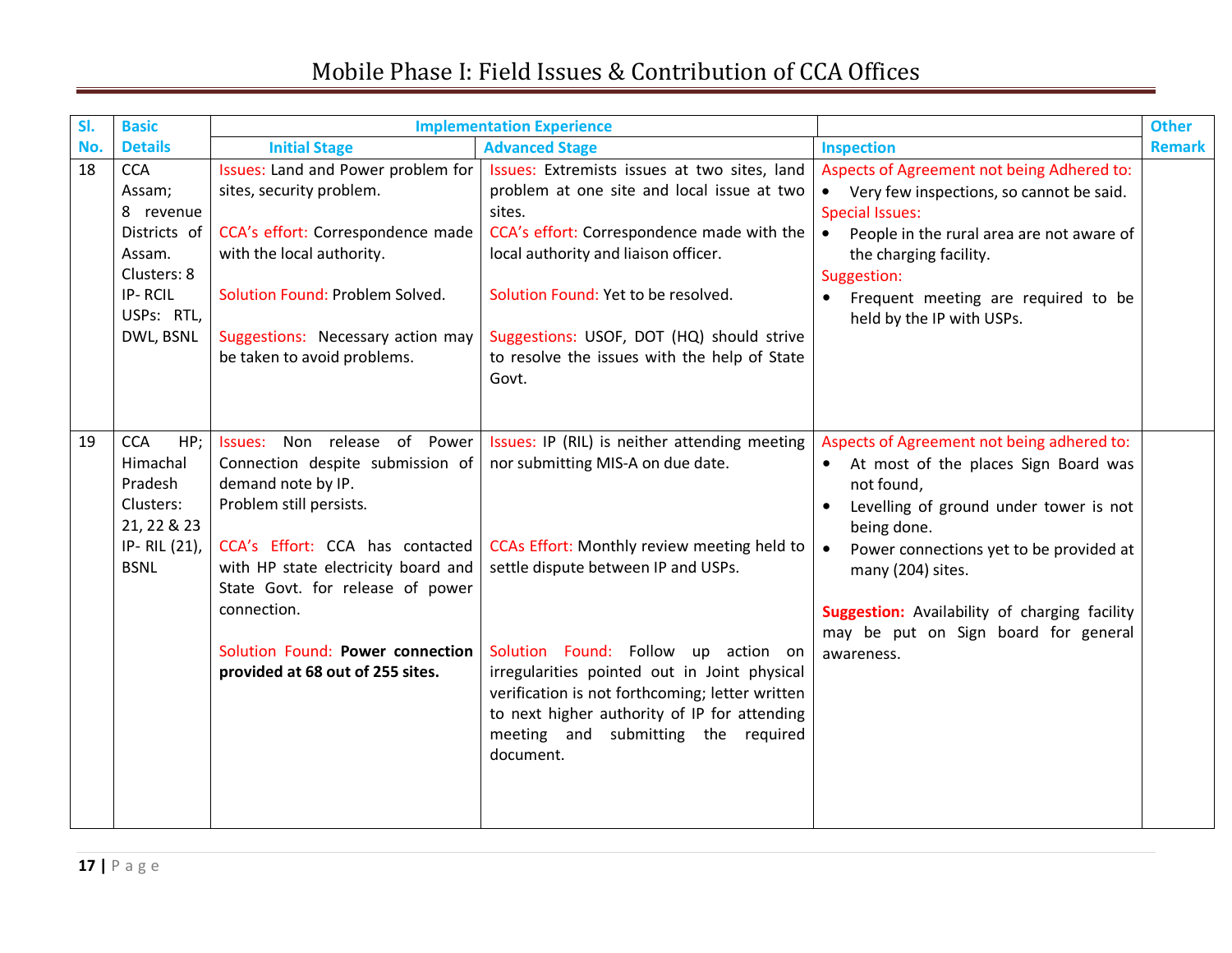| SI. | <b>Basic</b>                                                                                              | <b>Implementation Experience</b>                                                                                                                                                                                                                                                                                                                                                                                                                                                                                                                                                                                                                        |                                                                                                                                                                                                                                                                                                                                                                                                                                                                                                                                                                                              | <b>Inspection</b>                                                                                                                                                                                                                                                                                                                                                                                                                                                                         | <b>Other</b>  |
|-----|-----------------------------------------------------------------------------------------------------------|---------------------------------------------------------------------------------------------------------------------------------------------------------------------------------------------------------------------------------------------------------------------------------------------------------------------------------------------------------------------------------------------------------------------------------------------------------------------------------------------------------------------------------------------------------------------------------------------------------------------------------------------------------|----------------------------------------------------------------------------------------------------------------------------------------------------------------------------------------------------------------------------------------------------------------------------------------------------------------------------------------------------------------------------------------------------------------------------------------------------------------------------------------------------------------------------------------------------------------------------------------------|-------------------------------------------------------------------------------------------------------------------------------------------------------------------------------------------------------------------------------------------------------------------------------------------------------------------------------------------------------------------------------------------------------------------------------------------------------------------------------------------|---------------|
| No. | <b>Details</b>                                                                                            | <b>Initial Stage</b>                                                                                                                                                                                                                                                                                                                                                                                                                                                                                                                                                                                                                                    | <b>Advanced Stage</b>                                                                                                                                                                                                                                                                                                                                                                                                                                                                                                                                                                        |                                                                                                                                                                                                                                                                                                                                                                                                                                                                                           | <b>Remark</b> |
| 20  | CCA:<br>Rajasthan<br>Clusters:<br>IP:<br>USPs:                                                            | Issues:<br>Dispute over RFI date<br>$\bullet$<br>Non-provision of antenna pole mounts on many towers.<br>Non payment of OPEX charges.<br>$\bullet$<br>Non-payment of negative subsidy.<br>$\bullet$<br>CCA's effort: Issues were discussed in the monthly review meetings and IPs and USPs<br>were asked to settle all the issues mutually in a time frame.<br>Solution Found: Positive response from both the sides.<br>Lessons Learnt: Frequent effective communication is essential to resolve the issues.<br>Suggestions:<br>USPs may be advised to read all the aspects of SLA carefully before signing it.<br>$\bullet$<br>$\bullet$<br>disputes. | Agreements provisions should be comprehensive and explicit to avoid the                                                                                                                                                                                                                                                                                                                                                                                                                                                                                                                      | Aspects of Agreement not being Adhered to:<br>Two BTSes have been installed by Bharti<br>$\bullet$<br>Hexacom instead of one.<br>No battery backup at some sites of<br>Bharti Hexacom. At some other sites the<br>backup is only for two hours.<br>Sign Board at several sites do not have<br>date of installation.<br><b>Special Issues:</b><br>Leakage of diesel from EA at several sites.<br>Villagers complained that coverage and<br>signal strength is inadequate at many<br>sites. |               |
| 21  | CCA: MP<br>Cluster: 34<br>to 43<br>IP:BSNL,<br><b>RCIL</b><br>USP:<br>RTL,<br>BSNL,<br>RCL,<br><b>BTA</b> | Issues:<br>• Land availability was a problem in 10<br>sites. At 17 sites the allotted land was<br>found unsuitable.<br>• Relocation<br>• Power: At 22 sites, SEB was not to<br>provide connections as they were very<br>remote<br>Local permissions: were not given for 9<br>sites<br>• Insurgency<br>CCA's effort: The CCA intervened and<br>discussed the issues with the authorities<br>concerned and the importance of the<br>scheme was explained.<br>Solution Found: With the intervention of<br>the CCA office, all the pending issues,<br>mentioned above were solved amicably.                                                                 | Issues:<br>• RFI dispute<br>• Diesel supply to the sites<br><b>CCA's effort:</b><br>Meeting with the head of all the USPs<br>and IPs convened so that a mutually<br>acceptable date is arrived at.<br><b>Solution Found:</b><br>❖ RFI dispute of 68 sites were resolved<br>Suggestions:<br>Even if one USP accepts the RFI, the<br>RFI date as declared by IP should be<br>treated as final instead of the<br>acceptance by two USPs<br>Amount of penalty, in case of non-<br>radiation within the prescribed roll<br>out period may be increased suitably<br>so that it acts as a deterrent | Aspects of Agreement not being Adhered to:<br>USPs have not started services within the<br>stipulated period<br>Subsidy claim not submitted<br><b>Special Issues:</b><br>Inconvenient location & lack of awareness<br>$\bullet$<br>about charging facility amongst rural public                                                                                                                                                                                                           |               |